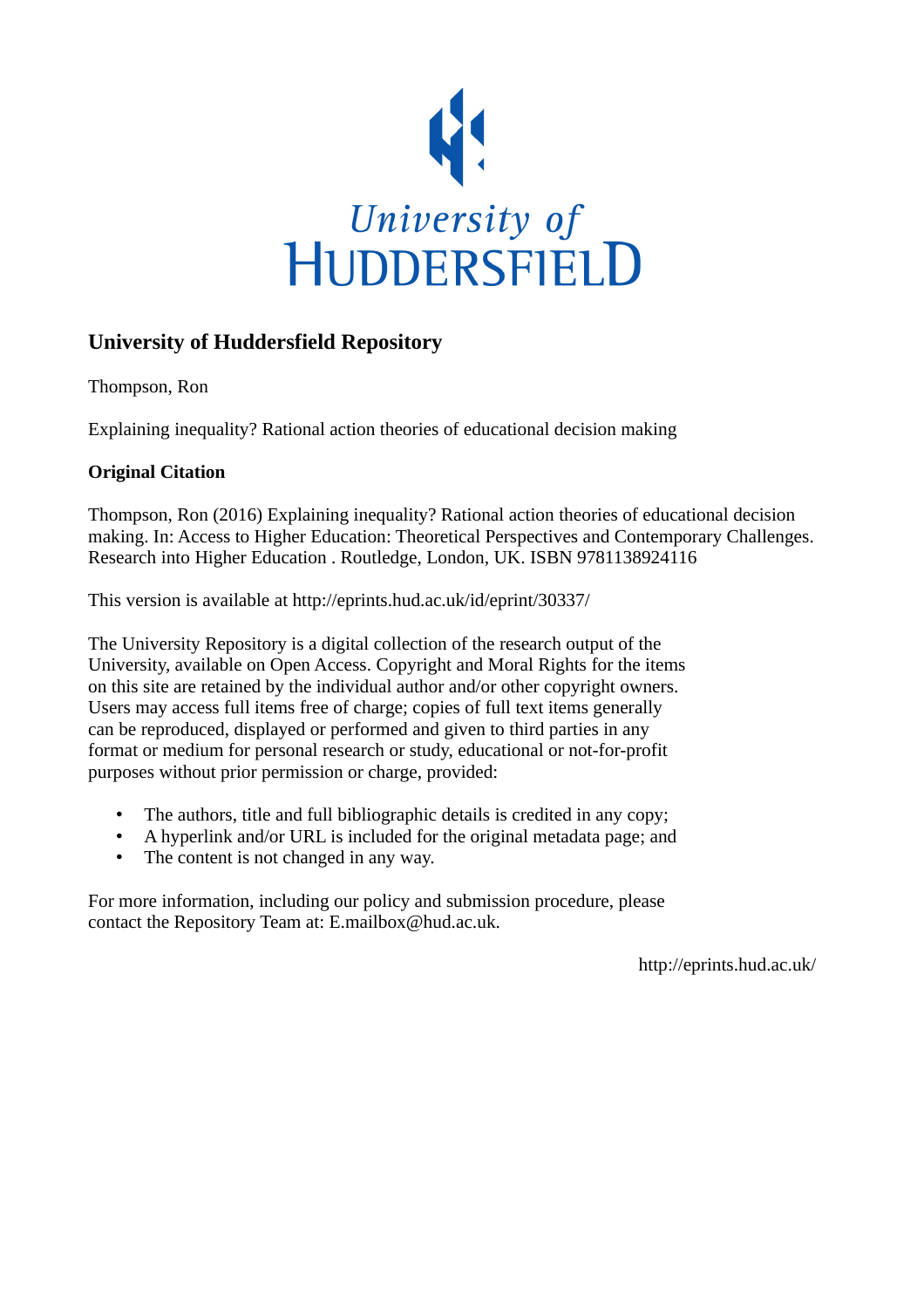# **Explaining Inequality? Rational action theories of educational decision making**

#### **Ron Thompson**

*University of Huddersfield, UK*

#### **Introduction**

This chapter addresses a number of important questions. Firstly, how are inequalities in educational opportunity created, and why should they remain significant in spite of social and technological progress, and the increasing meritocracy claimed by many politicians? Secondly, although stratification research shows that patterns of inequality in Western countries are more similar than dissimilar, why do countries differ in levels of inequality and the extent of change? This chapter discusses the rational action approach to social class differences in educational attainment, a perspective designed specifically to answer such questions and to explain observed patterns of stability and change. Unlike the cultural reproduction perspective associated particularly with the work of Pierre Bourdieu, rational action theory seeks micro-level explanations based on the decisions made by individual actors and their subjective evaluations of the costs, benefits and chances of successful completion associated with different educational routes.

Although greatly developed by later authors, the rational action approach derives from the methodological individualism utilised by Raymond Boudon in his *Education, Opportunity and Social Inequality* (1974). Writing some time later, Boudon describes the centrality of individual behaviour to this work:

[I]n order to analyse the system of macroscopic data which social mobility represents, it was vital to take it for what it in fact *is* – the statistical imprint of the juxtaposition of a host of individual acts … [by] individuals who are socially *situated*, in other words people who are part of a family and other social groups, and who have resources which are cultural as well as economic. Moreover, the choices which these individuals face are not abstract, but are choices the terms of which are fixed by specific institutions – for example, in the field of education; or by constraints – for example, the supply of and demand for skills in the context of career choices. (Boudon 1989: 6-7)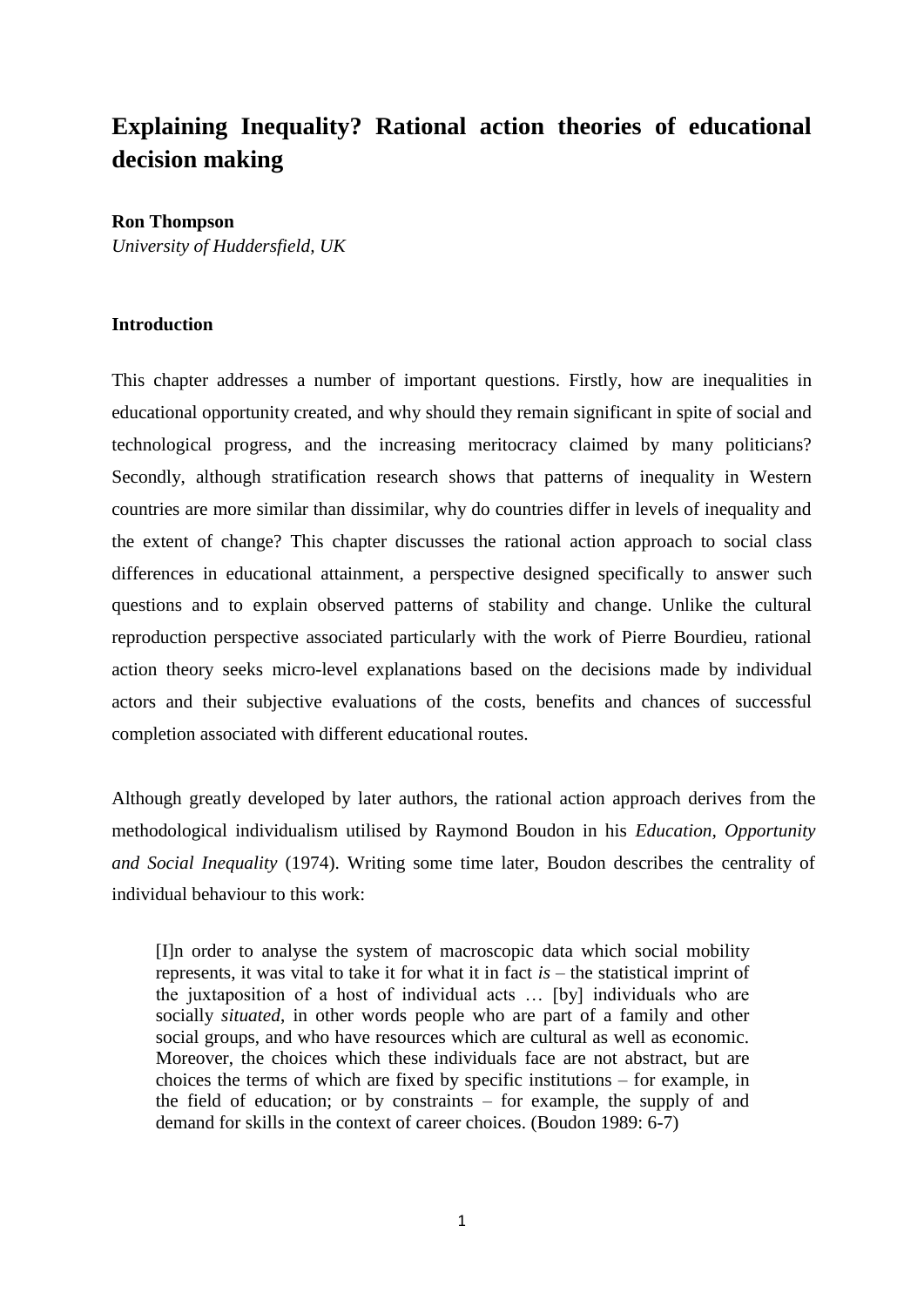Whilst the degree to which its theoretical constructs are supported by empirical evidence is contested, rational action theory has the potential to offer an elegant and parsimonious explanation for many of the observed features of persistent – and nonpersistent – inequality.

#### **Inequality of educational opportunity in comparative perspective**

Educational attainment differs between groups of people defined in many different ways; for example, according to 'race', gender, disability, or looked-after status. However, in the literature discussed in this chapter, inequality of educational opportunity (IEO) refers specifically to "differences in level of educational attainment according to social background" (Boudon 1974, p.xi). In the theoretical literature, social background is usually understood in terms of class, enabling a focus on patterns of difference between categories with specific social meanings, but in empirical studies background variables such as parental education, occupational status or family income may be used in place of or in addition to social class.

Two further methodological questions arise: what measure of educational attainment to adopt, and how best to represent the differences in attainment that emerge from the analysis. Attainment may be thought of in various ways, for example highest level of education reached or qualifications achieved. For many years, statistical models of completed years of schooling, or the transition probabilities between one level of education and the next, were used to analyse social inequalities in education. However, as Mare (1980, 1981) has shown, these approaches are deficient in periods of educational expansion. The way in which years of schooling or transition probabilities change with social background depends on both the 'pure' relationship between educational attainment and social background and the average length of schooling (or transition probability) in society. To allow for educational expansion, it is necessary to develop models which are unaffected by overall increases in participation rates. This requirement is satisfied by statistical models of transition propensities at successive levels of education which take the so-called 'log-odds' of making a transition<sup>1</sup> as the dependent variable.

Following Mare's work, this approach and its variants came to dominate research on IEO (Breen & Jonsson 2005), and odds ratios at specified transition points<sup>2</sup> became the standard way of representing differences in attainment between classes. The transition points typically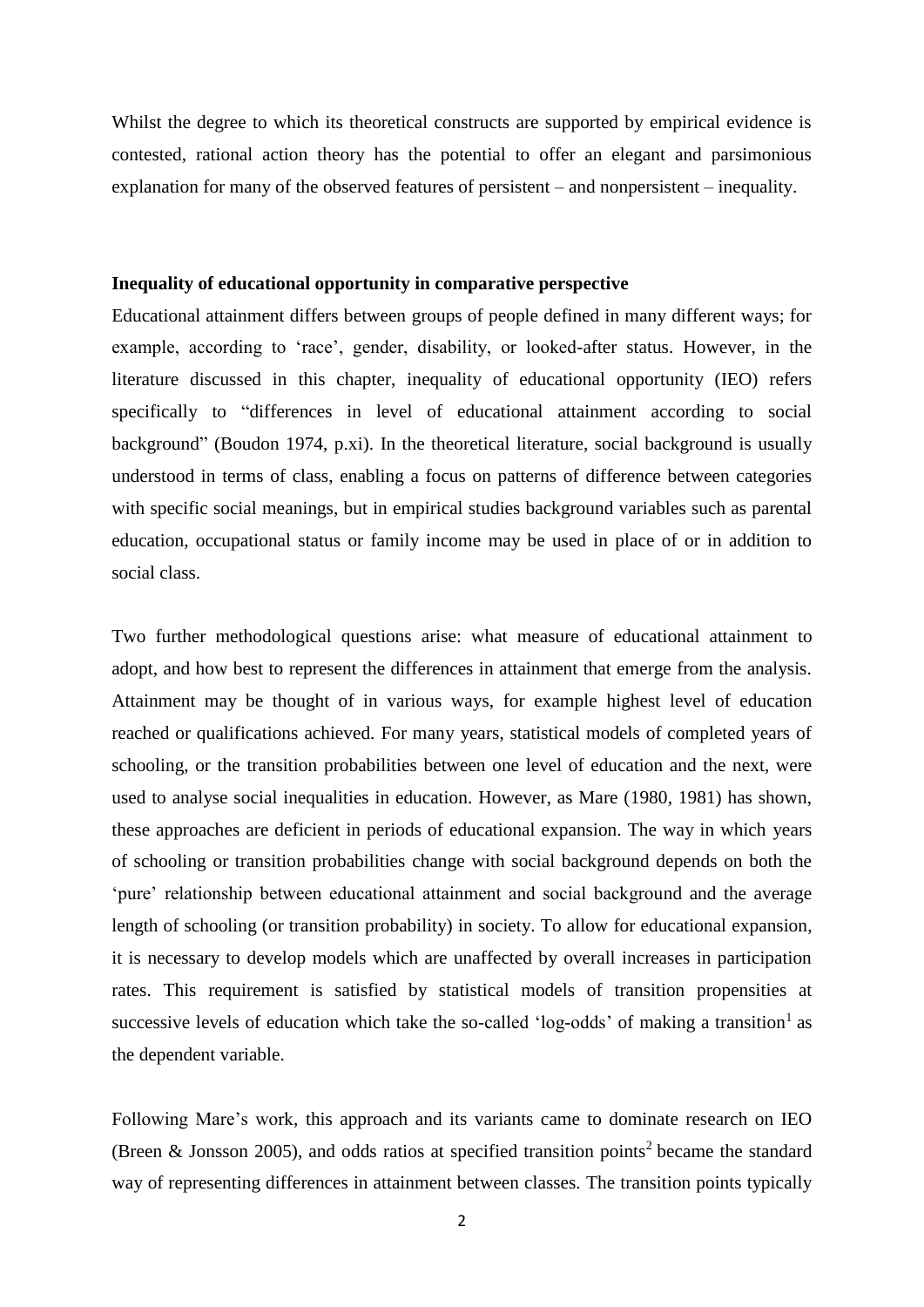studied include entry to lower secondary, upper secondary and tertiary education levels. Although lower secondary education became almost universal as the twentieth century progressed, in countries such as Germany where early selection into different educational tracks takes place, the transition to lower secondary education remains of great interest, not least for its impact on access to higher education (Neugebauer & Schindler 2012).

The first major comparative study to use the Mare model was aptly entitled *Persistent Inequality* (Shavit & Blossfeld 1993). Based on analyses of thirteen industrial countries, the effects of social origin on educational attainment appeared stable, with only two countries – Sweden and the Netherlands – showing a reduction in the strength of association between origin and attainment. However, subsequent analyses show that some equalisation occurred in several countries, particularly in the years between 1930 and 1970 and typically at lower transition points (Breen & Jonsson 2005, pp.226-7). More recent studies provide an increasingly detailed picture of continuity and change. A study of cohorts born in the first two-thirds of the 20th century in eight European countries found notable decreases in educational inequality, largely for children born in a period of around 30 years in the middle of the century (Breen et al. 2009). Again, equalisation tended mainly to affect earlier transitions, with a substantial reduction in class origin effects at the transition to lower secondary education whilst inequalities in the transition to tertiary education remained unchanged.

Comparisons of the magnitude of IEO across countries and over time, particularly between different studies, are often difficult to make because of variations in the sample sizes and data collection methods used, together with differences in how social background and educational attainment are captured. For this reason, the work of Breen et al. (2009) is helpful in providing a relatively uniform analysis across the countries studied. Log odds ratios<sup>3</sup> between highest and lowest social classes in countries with relatively high levels of IEO, such as Germany, France and Italy, have reduced from around 3·0 (greater in the case of Italy) for children born in the period 1925-34, to around 2·5 for children born in the period 1955-64. In Great Britain, Sweden and the Netherlands, these ratios were around 2·0-2·5 for the earlier cohort, reducing to around 1·5 for Great Britain and 2·0 for Sweden and the Netherlands (Breen et al. 2009, p.1510). A systematic comparison across eight countries for more recent birth cohorts is provided by Jackson & Jonsson (2013, p.319), indicating a sharp decline in class origin effects between early transitions and the transition to higher education. For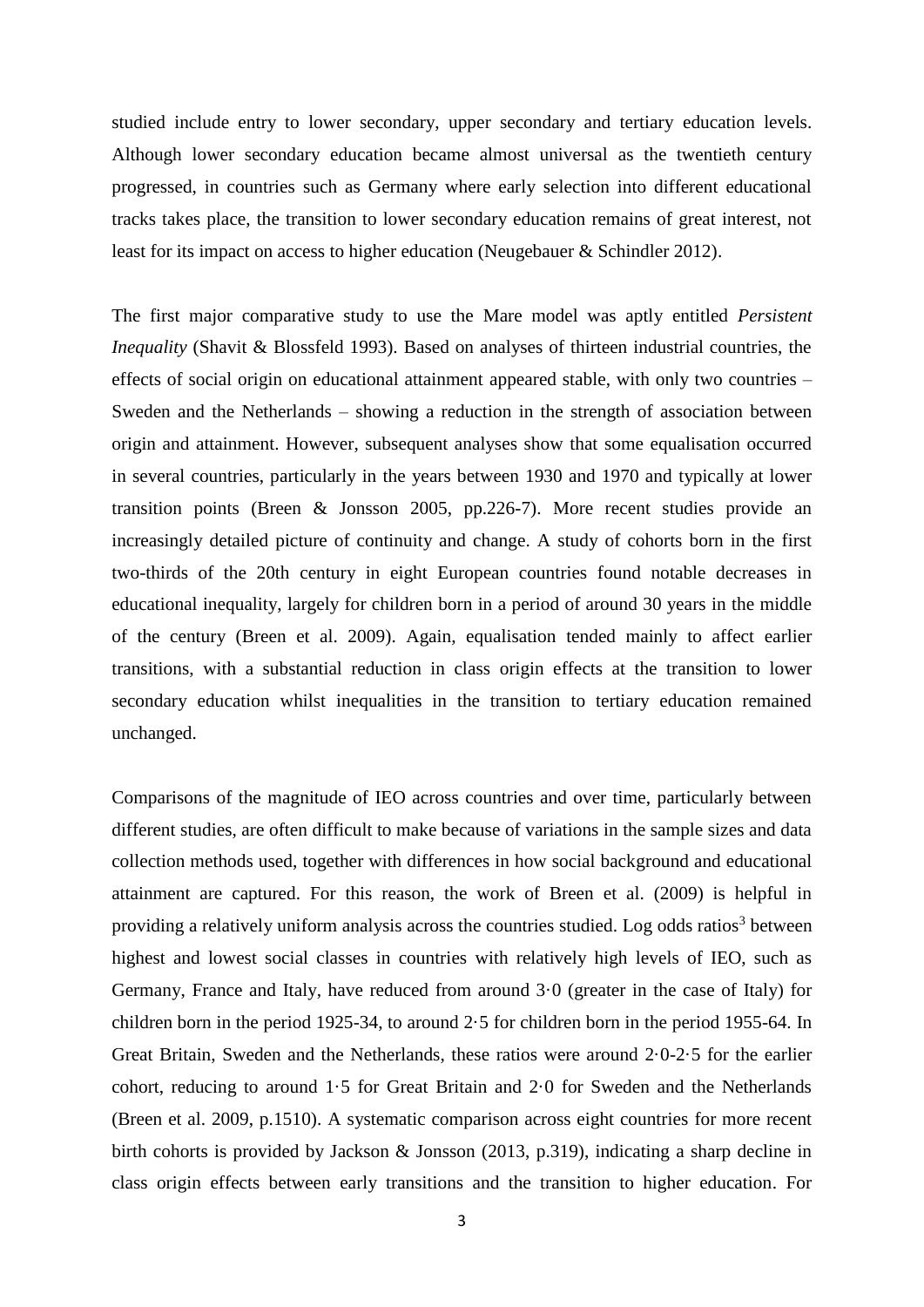example, in England log odds ratios fall from around 1·25 for the transition to A-level courses to 0·4 for the transition to a university degree course, whilst in France the fall is even greater: from around 1·85 to 0·25. By contrast, in the United States the log odds increase, from approximately  $1.3$  to  $1.6$ .

The relationship between stratified educational systems and IEO is well documented. In particular, systems with 'dead-end' pathways, curriculum differentiation and a lack of mobility between educational tracks are likely to result in persistent inequality, especially when allocation to different pathways occurs early in the educational career (Pfeffer 2008; van de Werfhorst & Mijs 2010; Burger 2016). There is also evidence that higher levels of parental choice, allowing working-class children to be diverted into less-prestigious vocational pathways, tend to increase IEO (Becker & Hecken 2009a; Dollmann 2015). In higher education, stratification also tends to maintain or increase IEO, as working-class candidates are more likely to avoid prestigious institutions and courses (Ianelli 2007; Boliver 2011; Blossfeld et al. 2015; Thomsen 2015).

Inequalities in access to higher education have shown considerable resistance to change. For example, Halsey, Heath & Ridge (1980) found that, whilst working-class participation in England and Wales more than tripled across four cohorts born between 1913 and 1952, the actual growth – from  $0.9$  per cent to  $3.1$  per cent – was dwarfed by the increase in participation of young people from the highest social classes – from  $7·2$  per cent to  $26·4$  per cent. Over this period, the odds ratio between middle class and working class young people actually increased in favour of the middle class. Ianelli (2007) finds little change for later cohorts in England and Wales, with odds ratios roughly constant for entry to higher education in both 1987 and 1993, albeit reducing to some extent by 2000. Boliver (2011) finds that during two periods of expansion, in the 1960s and the 1990s, class differentials between working and service class<sup>4</sup> positions decreased only in the first expansion period. Although measures vary, similar inequalities by social origin exist across OECD countries in spite of the expansion that has taken place.

The persistence of inequalities in access to higher levels of education is often discussed in terms of *maximally maintained inequality* (Raftery & Hout 1993). This term describes a situation in which the less advantaged lose out in the process of educational expansion because their more advantaged peers are better placed to take up new educational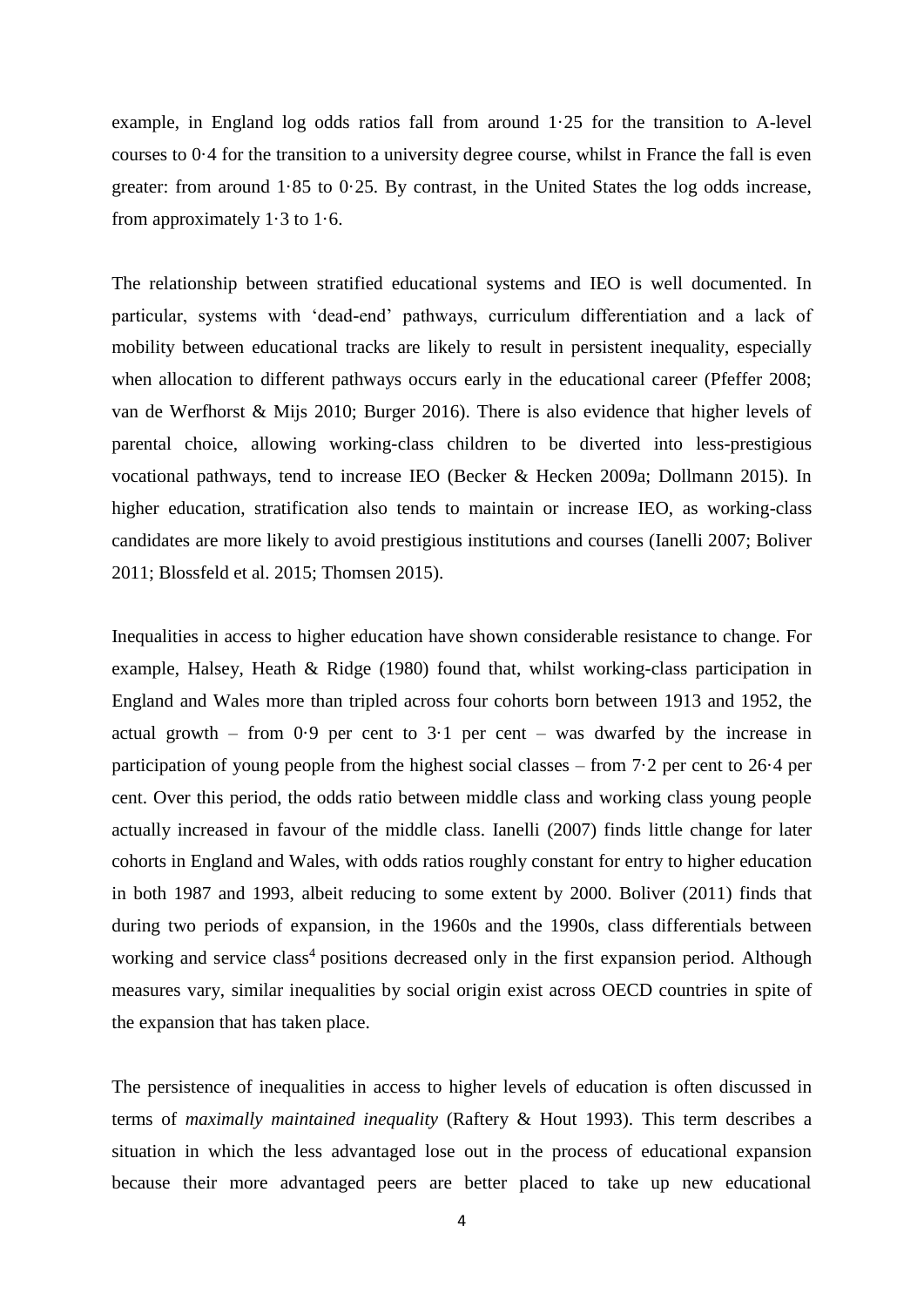opportunities. Relative transition rates or odds ratios therefore remain constant, even during periods of educational expansion, unless enrolments increase so much that demand for more education from higher social classes is saturated. More specifically, maximally maintained inequality would be an appropriate description in any of three cases: (a) expansion keeps pace with increased demand due to population growth generally or a growing middle class – in this case there is no trend towards universality of the educational level in question and transition rates show little change; (b) expansion exceeds this basic level of demand – transition rates increase across all social classes, but odds ratios are preserved or even increased because educational demand grows more rapidly in higher classes; (c) demand is saturated (approaching full participation) for higher social classes – in this case transition rates for lower social classes increase more rapidly than those for higher classes, and odds ratios decrease.

If a particular level of education becomes accessible to the majority of people, the social meaning of education at this level changes and it no longer offers positional advantage to its recipients. However, this does not imply that the contest for advantage moves elsewhere. The thesis of *effectively maintained inequality* (Lucas 2001) states that "socioeconomically advantaged actors secure for themselves and their children some degree of advantage wherever advantages are commonly possible" (p.1652). Thus, as universality is approached, higher social classes will exploit qualitative differences in education to maintain their advantage. For example, stratified curricular or institutional structures offer strategic opportunities to these classes, who will seek to appropriate the more prestigious strata. Even though universality is some way off, effectively maintained inequality (EMI) has obvious implications for informally stratified systems of higher education such as in the UK. Several studies offer support to the EMI thesis (Boliver 2011; Thomsen 2015), although it is unclear whether the exploitation of qualitative differences is intensifying, as EMI would predict (Reimer & Pollack 2010; Ianelli et al. 2015).

#### **Primary and secondary effects of social stratification**

The distinction between primary and secondary effects has a relatively long history (Jackson 2013, pp.5-8), originating in studies showing that the impact of social class on academic performance could not fully explain class differences in the transition to secondary education (Boalt & Jansen 1953; Girard & Bastide 1963). However, Boudon (1974) was the first to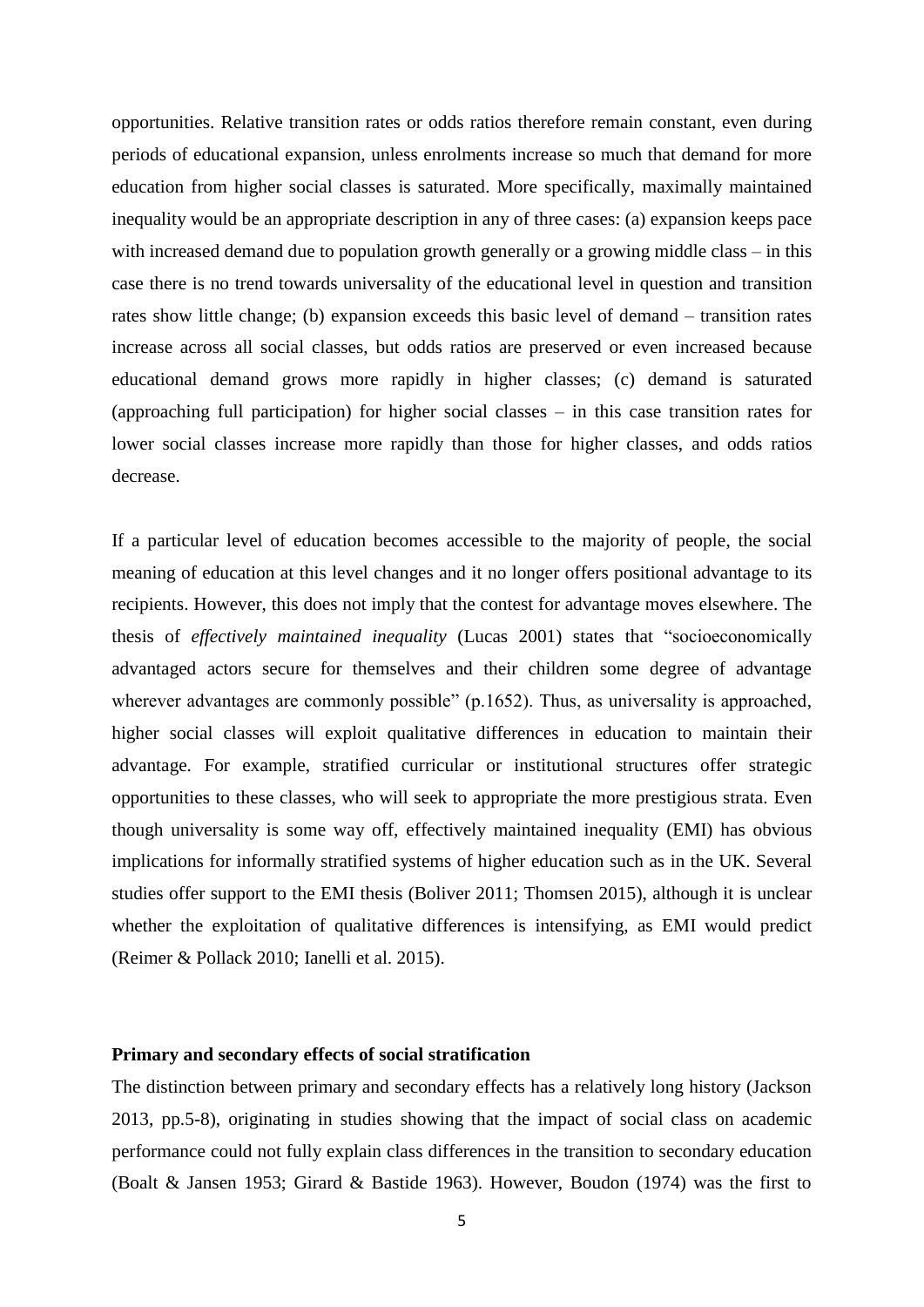integrate the distinction within a systematic sociological explanation of inequalities in educational attainment. In his formulation, the *primary effects* of social stratification are class differences in academic performance generated by cultural inequalities; *secondary effects* are the impact of social class on educational attainment, after taking into account differences in performance<sup>5</sup>. Here, the term 'cultural inequalities' is to be taken as referring to theoretical explanations for class differences in school performance which attribute these differences to the cultural advantages possessed by those from higher class backgrounds. Boudon accepts that these advantages will be responsible for producing class differences in the ability to thrive in educational settings. However, he does not regard cultural advantage as being the full story. Boudon proposed that secondary effects take place through social class differences in the educational decisions made by children with similar levels of performance, and that these decisions are influenced by differences in objective conditions, not cultural differences between classes.

Unlike Bourdieu, for whom IEO results from a unitary cultural process in which the interaction between habitus and field conditions one's whole experience of education, Boudon regards the processes responsible for primary and secondary effects as being essentially different in nature:

IEO is generated by a two-component process. One component is related mainly to the cultural effects of the stratification system. The other introduces the assumption that even with other factors being equal, people will make different choices according to their position in the stratification system. In other words, it is assumed (1) that people behave rationally in the economic sense … but that (2) they also behave within decision fields whose parameters are a function of their position in the stratification system. (Boudon 1974: 36)

For Boudon, distinguishing between primary and secondary effects was intended to show that, whilst cultural inequalities are of great consequence in producing IEO, they are not the only factor involved, or even necessarily the most significant: he argues that, whilst primary effects tend to die away for those surviving to higher levels of education, secondary effects "assert themselves repeatedly throughout the life of a cohort" (1974, p.86). The relative contribution of primary and secondary effects to overall levels of IEO is therefore an important subject of empirical research.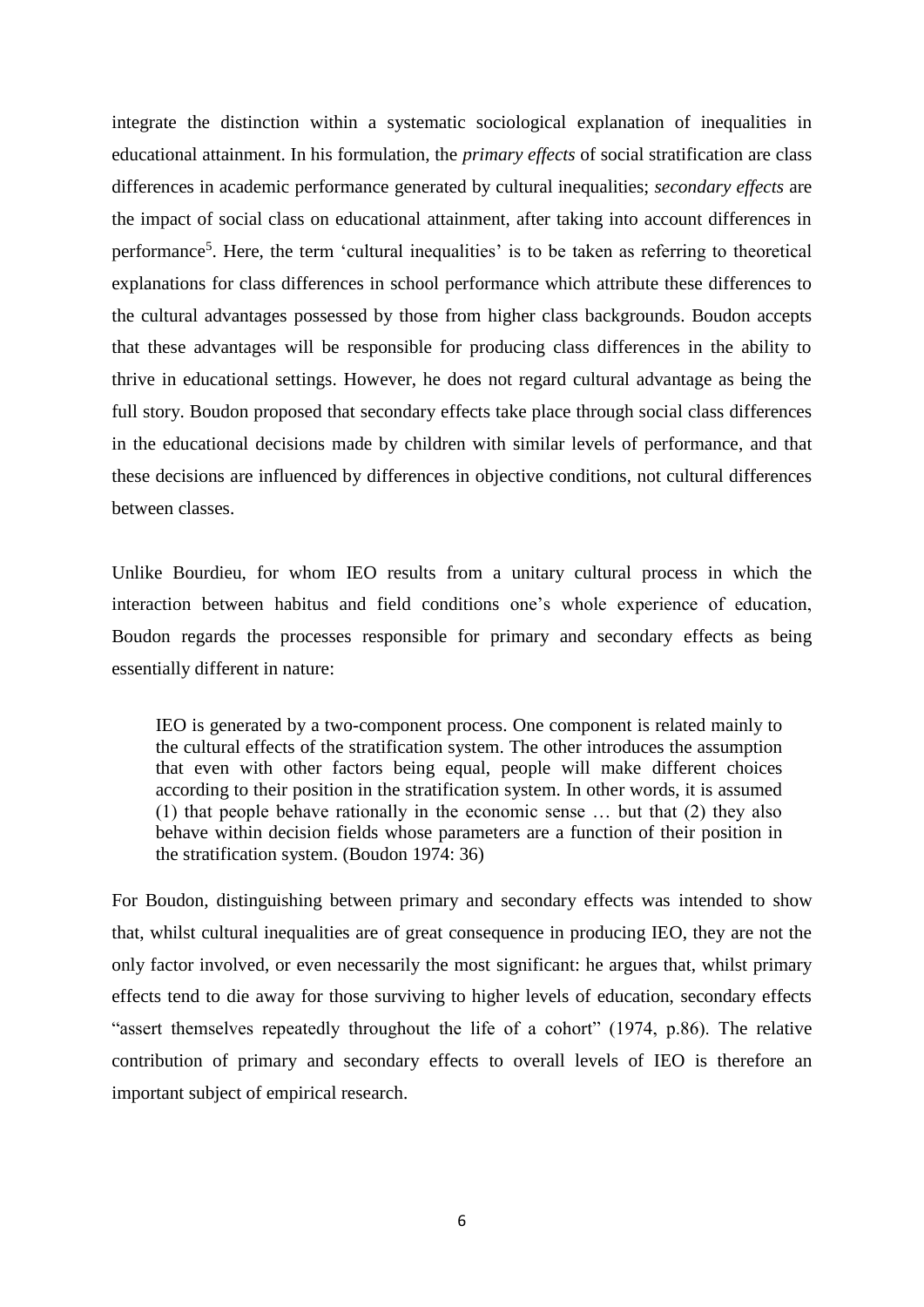The standard approach to estimating the magnitude of secondary effects is based on so-called 'counterfactual' reasoning, in which observed data is used to construct distributions, specific to each social class, of (a) academic performance, and (b) transition propensities conditional on performance. These distributions are then interchanged in various ways to produce synthesised transition probabilities combining the performance and choice characteristics of paired social classes. For example, if we are interested in the proportion of IEO between social classes *S*<sup>1</sup> (higher) and *S*<sup>2</sup> (lower) that can be attributed to secondary effects, we replace the performance distribution for *S*<sup>2</sup> by the performance distribution for the higher-performing class *S*1, while keeping the transition distribution the same. Combining the two distributions allows us to predict the proportion of children from *S*<sup>2</sup> who would have made the transition *if* there were no class difference in performance but the class difference in transition propensity remained.

One problem with decomposing primary and secondary effects in this way is that, when interpreted as a distinction between performance and choice, it assumes a causal model in which pathways between class, performance and attainment are not compromised by intervening unobserved variables. Following Erikson et al. (2005), the contribution of primary and secondary effects to IEO may be represented by the diagram in Figure 3*a*. In this diagram, *S* stands for social class, *P* for academic performance, and *A* for educational attainment. As the diagram shows, social class affects achievement in two ways: indirectly, through its effects on performance, which in turn affects attainment; and directly, through processes unrelated to performance. Thus (perhaps slightly confusingly) primary effects are the *indirect* effects of social stratification on educational attainment, and secondary effects are the *direct* effects.

Unobserved variables may lead to estimates of secondary effects that are too high or too low. Erikson et al. (2005) point out that anticipatory decisions, where students reduce their efforts some time before a transition point because they have already decided not to prolong their educational careers, may lead to underestimates of secondary effects. This is because the resulting lower performance would be absorbed into estimates of the primary effect, even though it arose from an educational decision (see Figure 3*b*).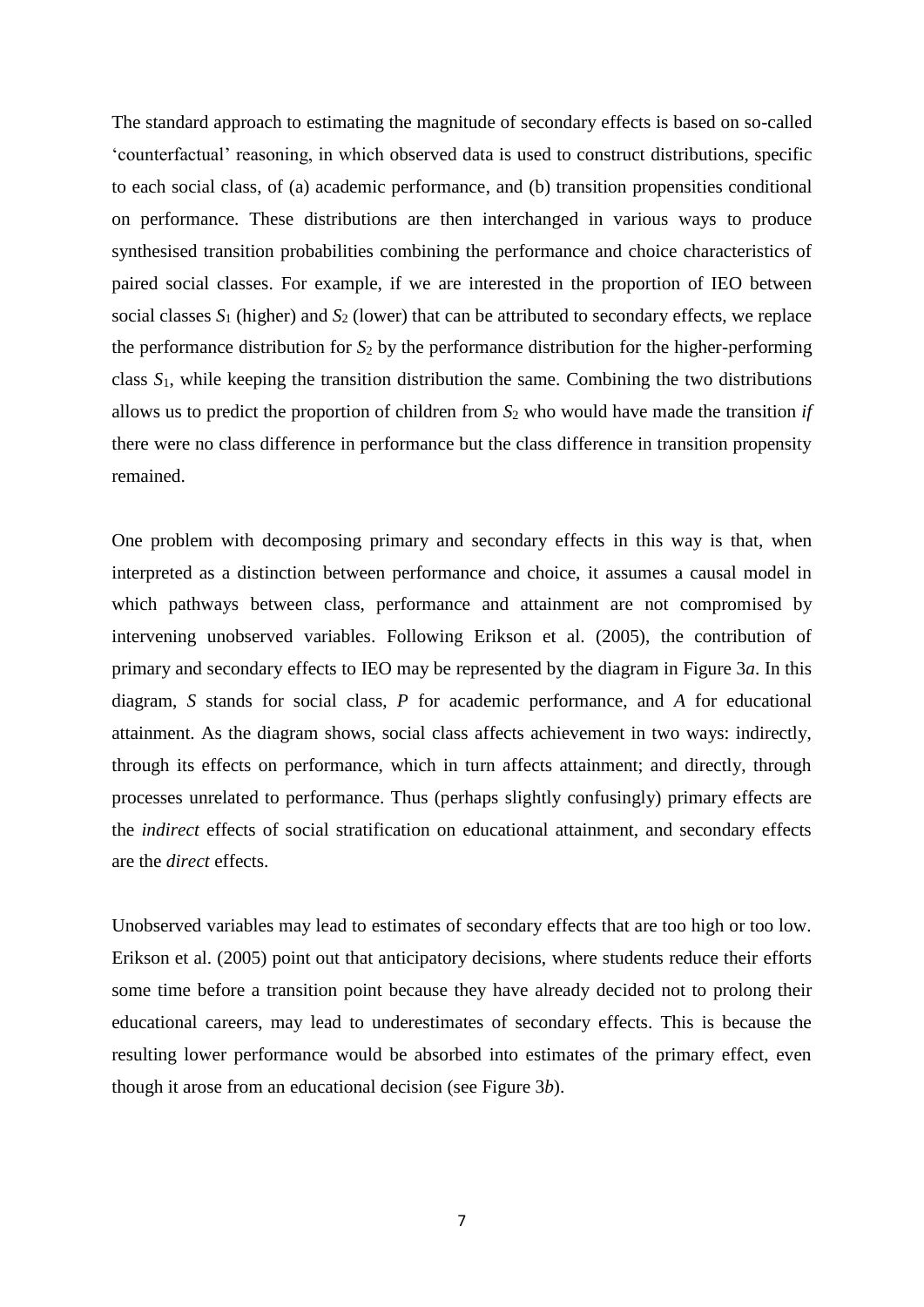

Figure 3: Causal pathways implied by models of primary and secondary effects (adapted from Erikson et al. 2005; Morgan 2012).

However, Morgan (2012) argues that a more complex causal model is required to understand how incorrect estimates of secondary effects may emerge. In Figure 4, *U* is one or more unobserved variables which may affect attainment indirectly through performance or directly, where *U* is determined by the exogenous variable *X*, which also directly influences the social background variable *S*, performance *P* and educational attainment *A*.



Figure 4: Causal network for primary and secondary effects involving an exogenous variable *X* (adapted from Morgan 2012, p.35).

This kind of causal structure could also lead to erroneous estimates of secondary effects. Race would perhaps be the most obvious candidate for an exogenous variable, but other possibilities may include place of residence (Morgan 2012, p.33). Either way, the argument suggests that unobserved variables could have more complex effects than the anticipatory decision in Figure 2b.

These variables in *U* then must have effects on both prior performance ... as well as direct effects on college entry ... Such causal pathways cannot be considered mechanistic elaborations of Boudon's choice-theoretic conception of the secondary effects of stratification. They are instead a separate component of the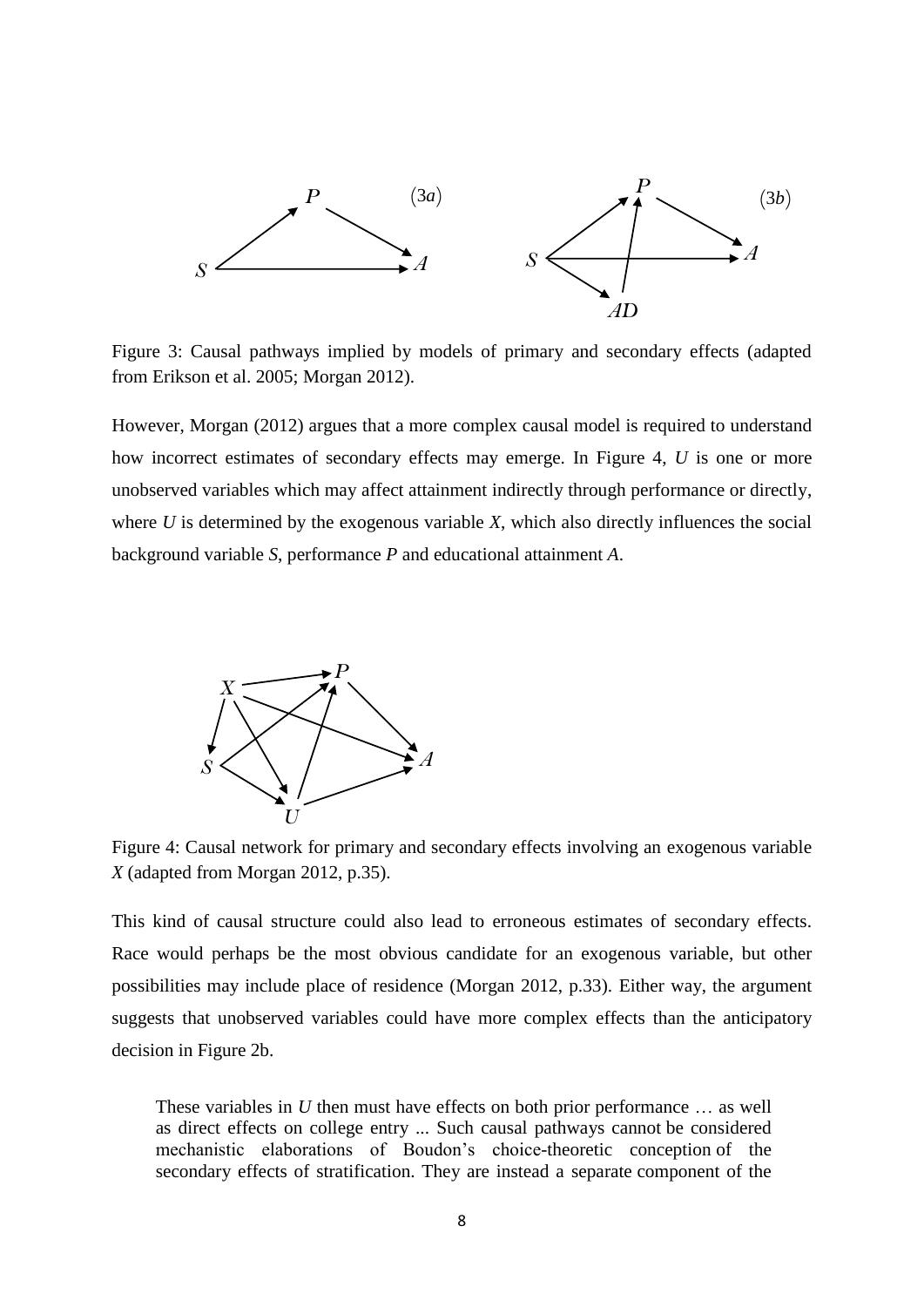net association between class and college entry that is best attributed to a broad structural interpretation. (Morgan 2012, p.33)

More general criticisms of the distinction between primary and secondary effects have been made, largely aimed at the characterisation of secondary effects as mainly due to a separate set of processes structuring educational choice and the theoretical adequacy of rational action frameworks stemming from Boudon's distinction (Nash 2005, 2006; Hatcher 1998). These criticisms will be discussed later, in the context of critiques of rational action itself.

#### **Rational action theories and educational decision making**

The rational action theory of educational decisions is part of the broader enterprise of rational action (or rational choice) sociology. This tradition, stemming from the work of Hayek and Popper, is an often controversial project whose critics regard it as at best reductionist, at worst simply wrong. For its advocates, rational choice sociology provides analytical precision, high empirical content and testable hypotheses. In general, rational action theories assume that actors consider the costs and benefits of alternative courses of action, selecting the one which maximises utility, where utility is defined in relation to specified preferences and goals. Although terms such as maximisation suggest the quantitative-economic approach with which some critics equate rational choice sociology, in recent decades a wider conception has emerged in which preferences can derive from softer motivations including identity and values. Moreover, 'rationality' does not imply that actors have perfect knowledge of their situation:

I would recognize that departures from the standard of 'perfect' rationality are very frequent. I make no assumption that actors are always entirely clear about their goals, are always aware of the optimal means of pursuing them, or in the end do always follow the course of action that they know to be rational. (Goldthorpe 1996, p.485)

The introduction of rational choice sociology to the study of educational opportunity is closely associated with the work of Raymond Boudon, and his explanation of secondary effects (Boudon 1974, pp.29-31) contains a number of features evident in later work. Firstly, educational systems are conceptualised as a sequence of branching points where students choose between alternatives with different costs and benefits (social as well as economic), which vary according to social origin. Secondly, social classes are regarded as essentially similar in the way that they think about educational decisions. For all classes, the probability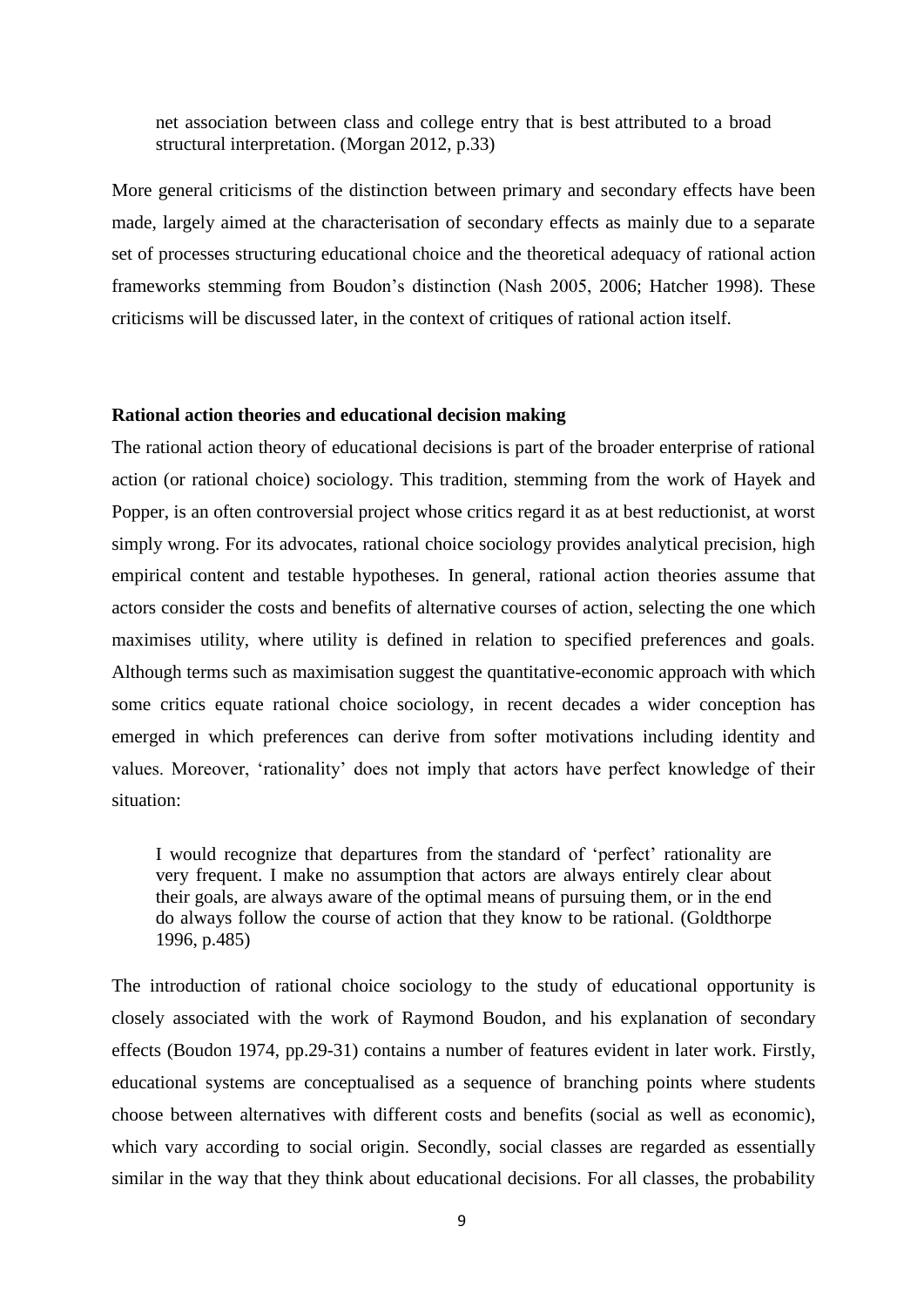of choosing a particular alternative increases with its utility, which in turn increases with the benefit-cost difference. Rejecting the 'value' theory that working-class families desire less education, Boudon adopted a counter-argument proposed by Keller & Zavalloni (1964, p.60): the problem is not that working-class families have lower levels of aspiration, but that the social distance they must traverse to reach higher educational levels is greater. Indeed, for a working-class child to reach university requires *greater* aspiration than for a middle-class child. Downward mobility is feared by all classes, but to avoid it children from higher social classes require more education: this is why class similarities in aspiration give rise to class differences in behaviour. Based on these assumptions, Boudon develops a simulation model of an ideal-typical society which, he claims, reproduces observed patterns of IEO.

Although an impressive achievement, Boudon's model was less influential than might be thought, particularly in the sociology of education where Pierre Bourdieu and Basil Bernstein are better known as theorists of IEO. This was in part due to a review of *Education, Opportunity and Social Inequality* that was entirely unsympathetic to Boudon's arithmetical simulation approach (Hauser 1976). Nevertheless, the distinction between primary and secondary effects received serious attention from some researchers. Halsey, Heath & Ridge (1980) noted its potential for understanding IEO, although they concluded that a 'primary effects only' model appeared closer to reality than one with only secondary effects (p.134). These authors also constructed a model of school choice in some respects similar to the rational action models developed in the mid-1990s by Erikson & Jonsson (1996b), Goldthorpe (1996) and Breen & Goldthorpe (1997). In the remainder of this section, the Breen-Goldthorpe model, which has since been the focus of extensive empirical testing, will be discussed in detail.

The Breen-Goldthorpe model was developed as a formalisation of the rational action framework proposed by Goldthorpe (1996) to explain stability or change in IEO, as well as between-country variation. Like Boudon, Breen & Goldthorpe (1997) construct a model of educational decision making in which individuals must choose between various options at certain branching points. Assume that the options are to stay in education and aim for the next level, or to leave education and enter the labour market. For those who remain, the next level may be successfully completed, or not. A more complex model could involve a differentiated educational level, in which one pathway gives high rewards but carries high risk of failure, whilst another is less risky but leads to smaller rewards (Erikson & Jonsson 1996b, p.15).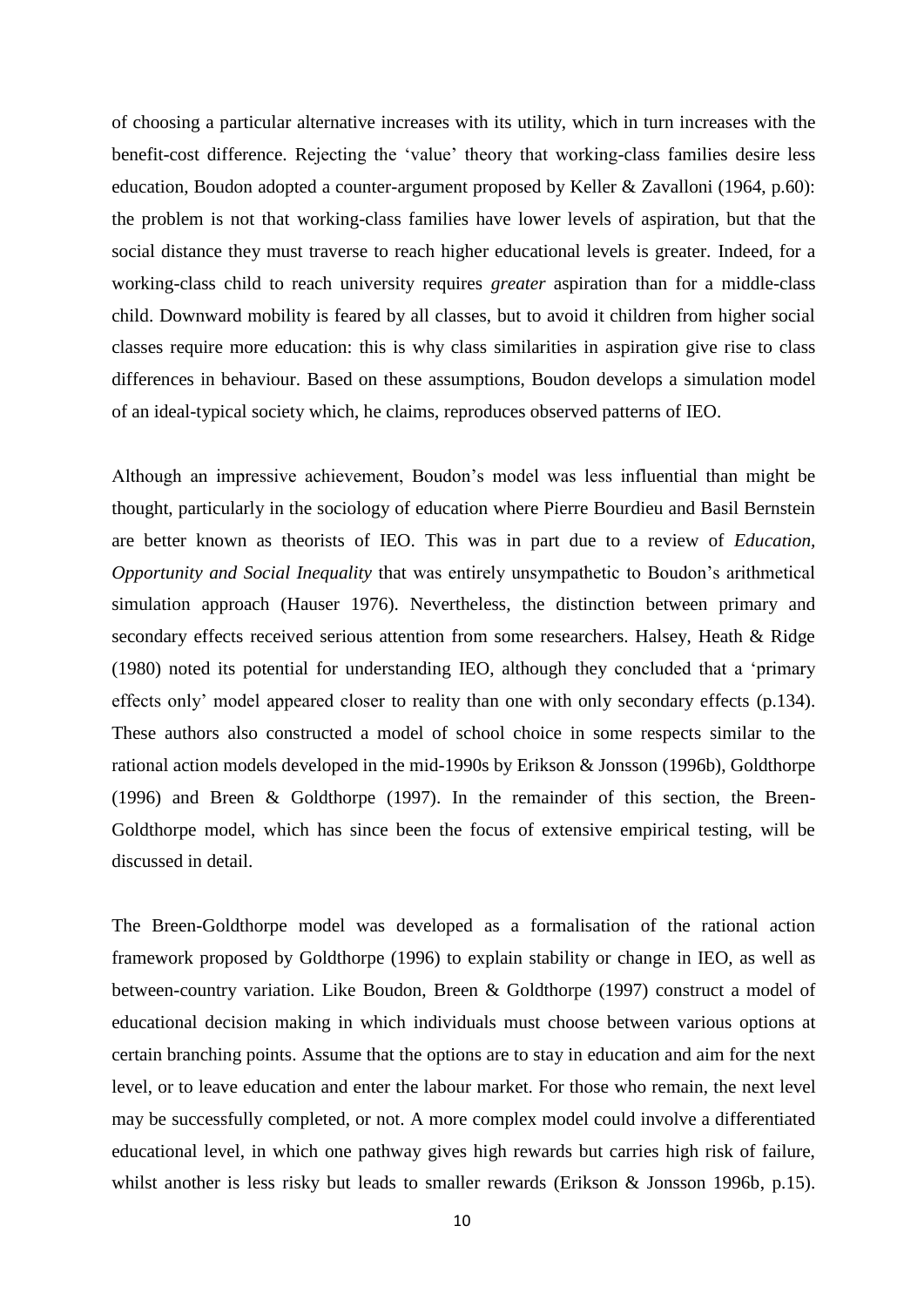Three factors are taken to be significant in making a decision: the cost of remaining in education, including opportunity costs such as lost income; the (subjective) likelihood of success at the next level; and the benefits attached by the individual and their family to each of the three possible outcomes of the decision. These benefits are expressed through the subjective probabilities of gaining access to one of three ordered social classes – a service class, a working class, and an underclass of precarious workers and the unemployed. Classes of origin are assumed to differ in only two ways: through average academic ability, that is, through the primary effects of social stratification; and through the different levels of resources they can draw on to meet the costs of remaining in education.

Three mechanisms through which class differentials in educational decisions may arise are proposed. Firstly, *relative risk aversion* postulates that families from all social classes wish to avoid downward mobility for their children; families from higher social classes desire more education because in a (partly, at least) meritocratic society this is a pre-requisite of maintaining their higher social position. By contrast, children from working-class families need less education to be reasonably confident of maintaining their position. Middle-class children settling for modest educational qualifications run a higher risk of downward mobility than working-class children gaining the same qualifications, hence the term *relative* risk aversion. Secondly, class differences in the subjective probability of success at higher levels of education will exist, partly because they correspond to objective differences and partly because a higher subjective probability of success may be required for working-class children to commit to the next stage. Finally, differences in economic resources are likely to mean that the cost burden of education – even when confined to foregone earnings – will weigh relatively more heavily on working class families. The cultural resources of parents may also be important, in terms of differences in strategic knowledge about the educational system and the ability to offer help with schooling (Erikson & Jonsson 1996b, p.26).

Constructing a formal mathematical model from their assumptions, Breen & Goldthorpe (1997, pp.294-95) show that as costs at a particular level of education decrease and participation expands, IEO as measured by odds ratios remains roughly constant, as observed for most countries in Shavit & Blossfeld (1993). Between-country variations are explained through variations in the class distribution of resources and the balance between costs and benefits. Note that costs may decrease not just because certain levels of education are made free or grants/loans are provided; opportunity costs may decrease because labour market entry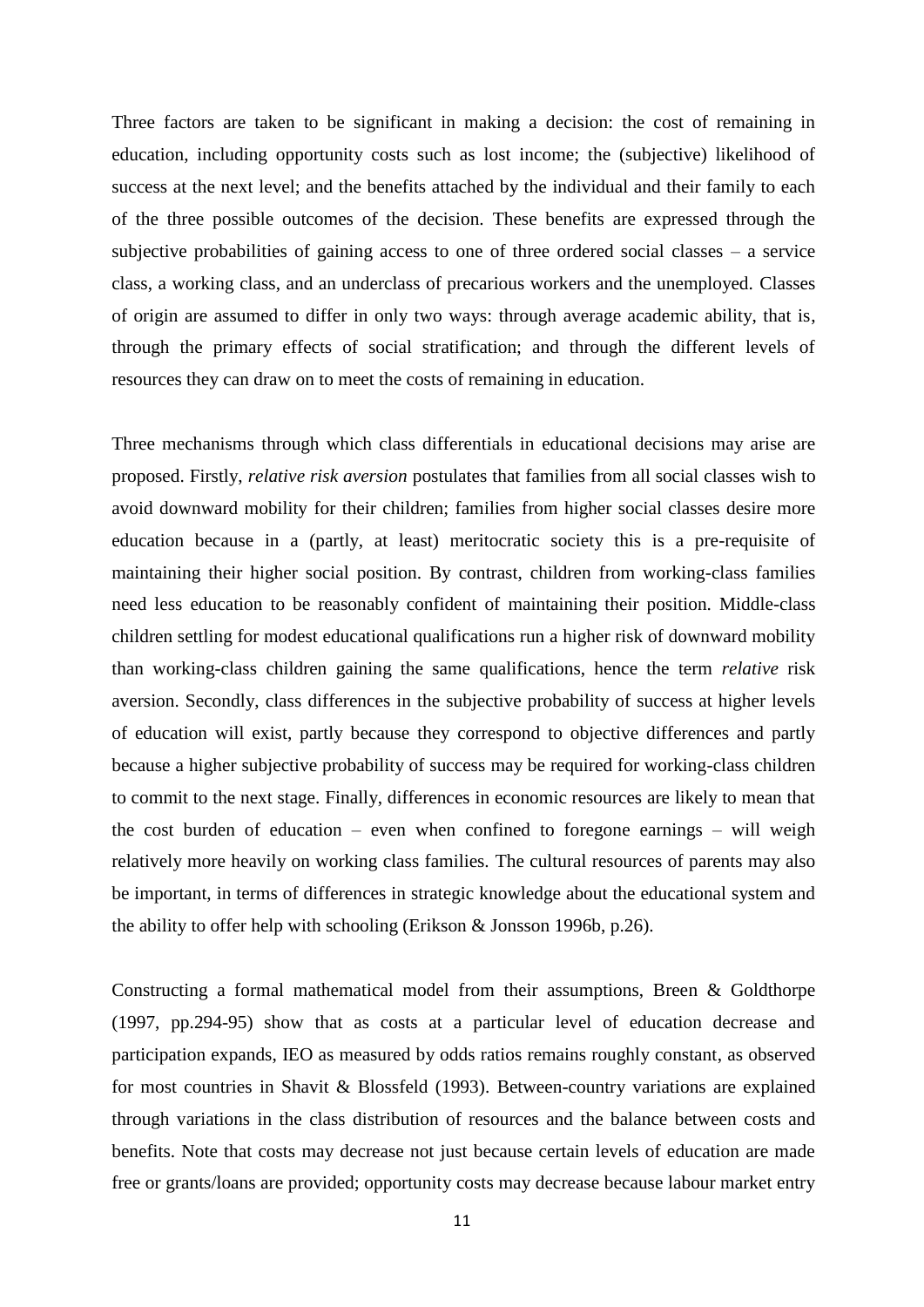may not be an effective option, due to high youth unemployment or increases in the schoolleaving age. Breen and Goldthorpe also claim that the model helps to explain maximally maintained inequality: once costs have reduced to the level at which all children from higher class backgrounds may continue in education should they wish – the saturation condition – further cost reductions will have no impact on this class, but participation rates for lower social classes will continue to increase and odds ratios will decrease. Effectively maintained inequality can also be explained, provided that qualitative differences within an educational level are associated with an element of risk, for example through variations in academic challenge or social selectivity, or entail different cost burdens.

The Breen-Goldthorpe model claims to account not only for persistent inequality in educational attainment but also for the decline in gender-based differentials which has occurred in virtually all Western nations. Because formerly the returns to education for women were structured differently, including flatter gradients in returns for higher levels of attainment, the proportion of women remaining in education at each transition point would be expected to be smaller than for men, as would class differentials in educational attainment between women. More recently, the pattern of returns to education for women has changed as labour market participation rates, especially for married women, have increased and as the financial contribution of a woman's own employment has acquired greater significance to her family (Breen & Goldthorpe 1997, p.297). In the Breen-Goldthorpe model, therefore, gender differentials in education should decrease. Class differences among women should increase, or at least diminish less, unless other factors intervene. This argument is partly, although not wholly, supported by empirical evidence; certainly, gender differentials in educational attainment have declined, but across countries there appears to be no pattern of higher or lower class differences between men and women, and amongst women class differentials have decreased over time in the same way as men (Breen et al. 2010, pp.44-45).

Breen & Goldthorpe (1997, p.293) identify relative risk aversion as the key feature of their model: its ability to generate observed empirical patterns comes largely from the element of risk, in terms of destination class, attached to making more ambitious educational decisions, and its unequal distribution across origin classes. However, the relationship between individual attitudes to risk and relative risk aversion is not fully explored. More recently, Breen et al. (2014) have developed a rational action model in which, as well as costs and benefits, the utility of educational choices is made to depend on students' individual level of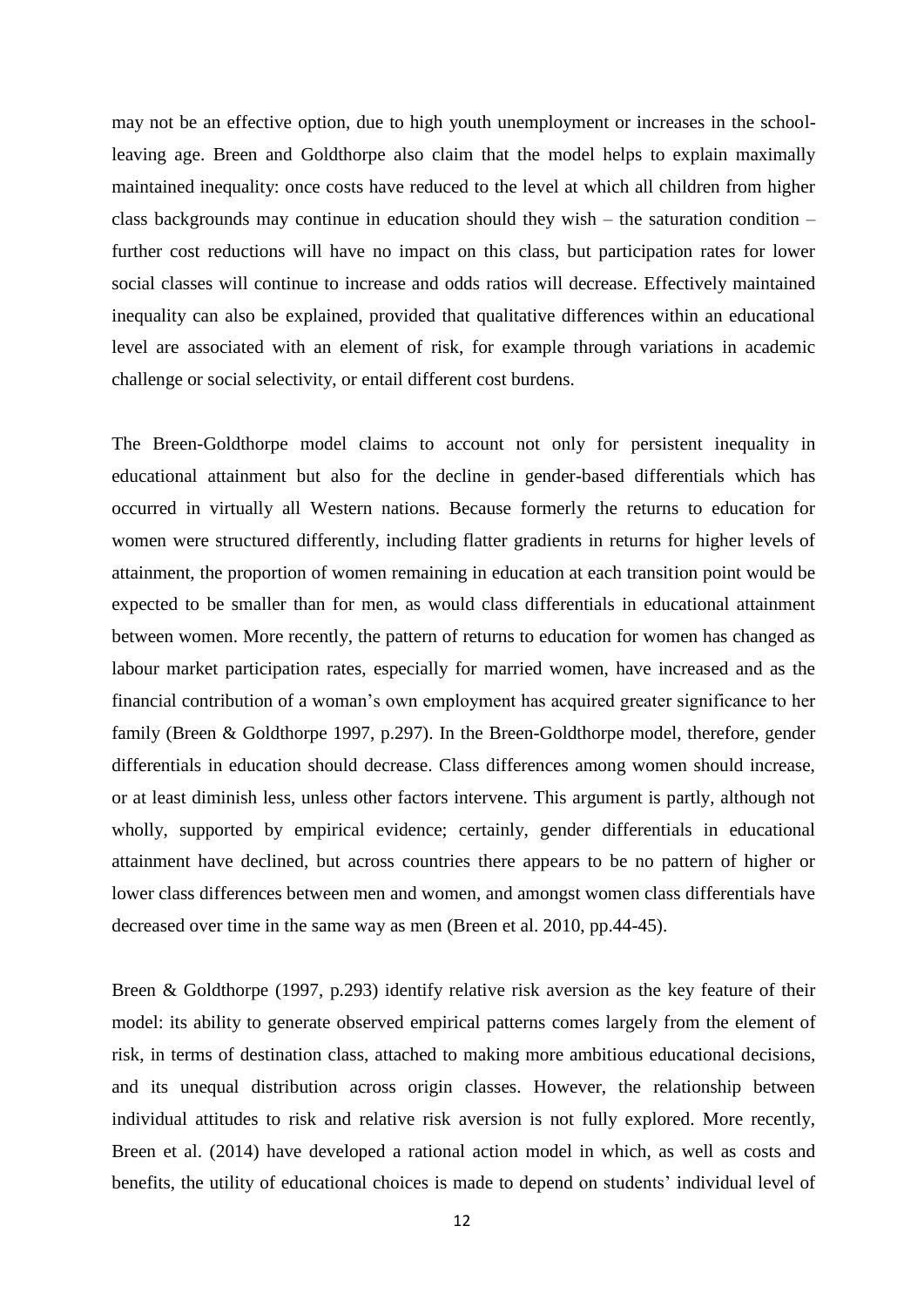risk aversion and the weight they assign to future rather than immediate returns (time discounting) in an uncertain world. This suggests two possible mechanisms through which social background may produce class differentiation in educational choices: *socioeconomic mediation*, in which students from different class backgrounds actually differ on average in terms of risk aversion and time discounting, and *socioeconomic heterogeneity*, in which the distribution of risk aversion and time discounting is the same for all class backgrounds but their impact on educational decisions differs. For example, individual students from advantaged backgrounds may be highly risk averse but still pursue high-stakes educational tracks because in the event of failure they can draw on parental resources for support. Socioeconomic heterogeneity can therefore produce the class phenomenon of relative risk aversion, because irrespective of risk tolerance more advantaged students disproportionately choose the forms of education most likely to result in reproducing their class position (Breen et al. 2014, p.9).

#### **Empirical tests of the Breen-Goldthorpe model**

The empirical testing of rational action theories in sociology has centred around two strategies (Jaeger 2007; Kroneberg & Kalter 2012). The first involves direct measurement of the subjective preferences motivating individual behaviour, usually by means of rating scales. In the case of the Breen-Goldthorpe model, these variables would include the desire to avoid downward mobility, alongside subjective evaluations of costs, benefits and success probabilities. Hypotheses involving these subjective preferences, for example that the desire for status maintenance should be independent of social class, are then tested. This strategy has been the subject of various criticisms, including the validity of capturing subjective preferences through rating scales, the practicalities of gathering the relevant data, and – perhaps most telling – that the direct method distracts attention from an actor's objective situation (Goldthorpe 1998).

The second strategy, revealed preference analysis (Jaeger 2007), tests theory indirectly by using it to make behavioural predictions relating to more easily observed data, for example in the present context the actual educational choices made by students (Breen & Yaish 2006). The main difficulty with this approach is its theoretical ambiguity – that is, it is difficult to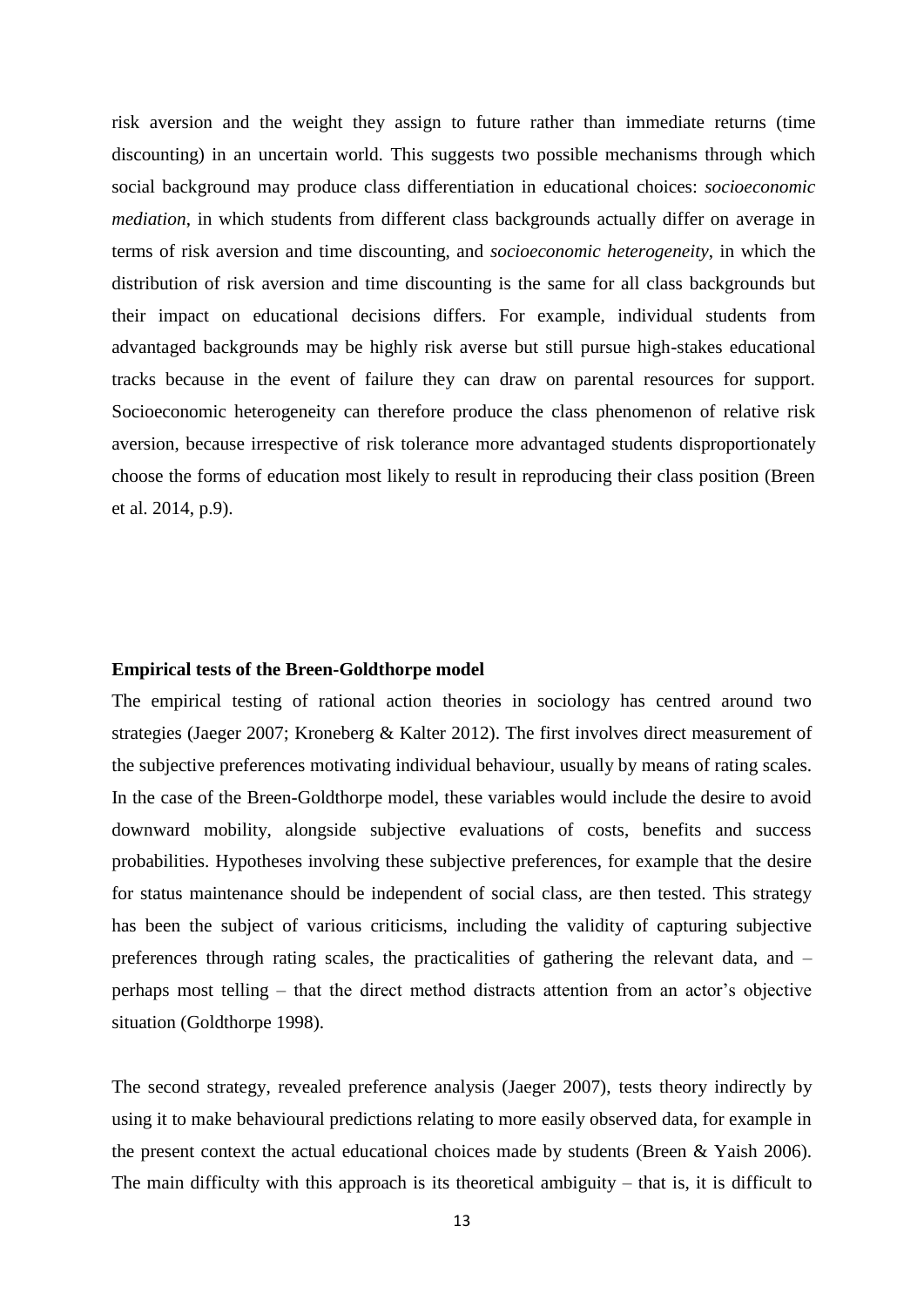construct hypotheses that are so specific to rational action theory that they are not consistent with other, competing theories. An example of this problem appears in Davies et al. (2002), who argue that relative risk aversion implies a relationship between social background, transition probability and educational level that is inconsistent with standard human capital theory. However, although their data supports relative risk aversion on this basis, they note that other variants of human capital theory could still explain their findings.

A further difficulty in testing the Breen-Goldthorpe model is its complexity. Lucas (2009) identifies three separable components, each containing a number of subordinate propositions: a relational model of opportunity structures in education and the labour market; a model of how student beliefs about these opportunity structures are produced, both subjectively and inter-subjectively; and mechanisms generating patterns of class-differentiated behaviour that produce an association between class and educational attainment. Along with class differences in average ability and economic resources, relative risk aversion, the model's key principle, is just one element of this third component.

Given these challenges, it is not surprising that the status of the Breen-Goldthorpe model is still uncertain. Nevertheless, qualified support from a range of studies, involving both direct and indirect measures, has emerged. Relative risk aversion has been tested a number of times, across different countries and contexts, leading to quite a complex picture. Holm & Jaeger (2005) find strong support for the principle, and more recently Jaeger & Holm (2012) find that it explains part of the social class gradient in educational outcomes. By contrast, Gabay-Egozi et al. (2010) in Israel find that class maintenance motivations do not affect educational choice. For the Netherlands, using a direct measure of the desire to avoid downward mobility, Van de Werfhorst & Hofstede (2007) found near-constancy of relative risk aversion across social classes. However, German data analysed by Stocké (2007), which involved a comprehensive set of direct measures as well as revealed preferences, indicated that parents from lower social classes attached greater importance to avoiding downward mobility than did parents in service class positions.

Breen & Yaish (2006) find that the unskilled working class showed the greatest propensity to early school-leaving, despite the impossibility of downward mobility for this class. Jaeger & Holm (2012) modify relative risk aversion to allow for some heterogeneity in the desire to avoid downward mobility, finding that although the majority of young people wish to reach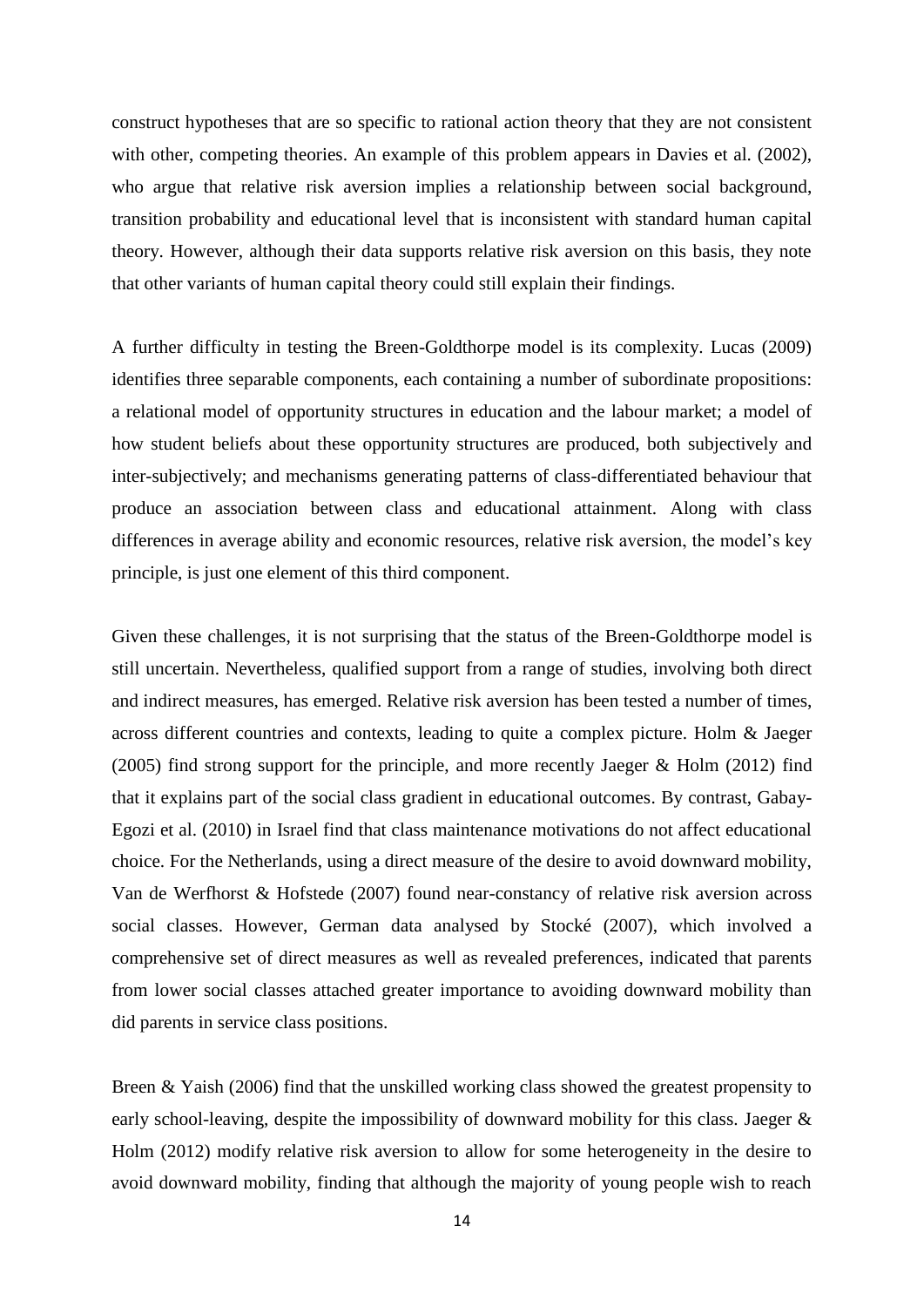at least the class position of their parents, a minority reject this aspiration. In a study of transitions in Denmark, Breen et al. (2014) found that higher individual risk aversion did not reduce the probability of choosing the academic route for the most privileged students, whereas such a relationship did exist for students from disadvantaged and middle socioeconomic backgrounds. Higher risk aversion in lower classes is also reported by Obermeier & Schneider (2015) in Denmark.

Beliefs about opportunity structures have also been tested, and class differences in subjective evaluations of costs, benefits and success probabilities are reported by Stocké (2007), Becker & Hecken (2009b) and Gabay-Egozi et al. (2010). Hansen (2008) reports a significant impact of parental economic resources on educational attainment, after controlling for parental education and other independent variables. However, although several key aspects of the Breen-Goldthorpe model are supported by these studies, their analyses differ in their evaluation of the model as an explanation for social class differences in educational attainment. Becker & Hecken (2009b) conclude that their results support the Breen-Goldthorpe model; however, they also support the subjectively-expected utility model of Esser (1999), and Stocké (2007, p.515) found that the Breen-Goldthorpe model did not fully explain the secondary effects of class on educational decisions.

In summary, then, it appears that several individual features of the Breen-Goldthorpe model are supported by studies across a range of national and institutional contexts. These include the key principle of relative risk aversion, although it is likely that some variation between social classes must be allowed in the desire to avoid downward mobility. The anomalous position of the unskilled working class (Breen & Yaish 2006) also requires explanation. It also appears that the Breen-Goldthorpe model, and by implication other forms of rational action theory, can explain at least part of the secondary effects of social stratification on educational attainment. However, as the careful analysis by Stocké (2007) makes clear, not all of these effects are accounted for by this model. Finally, the theoretical ambiguity associated with indirect tests based on student behaviours is a continuing obstacle to drawing conclusions about the superiority of rational action theory over competing accounts of IEO.

## **Conclusion**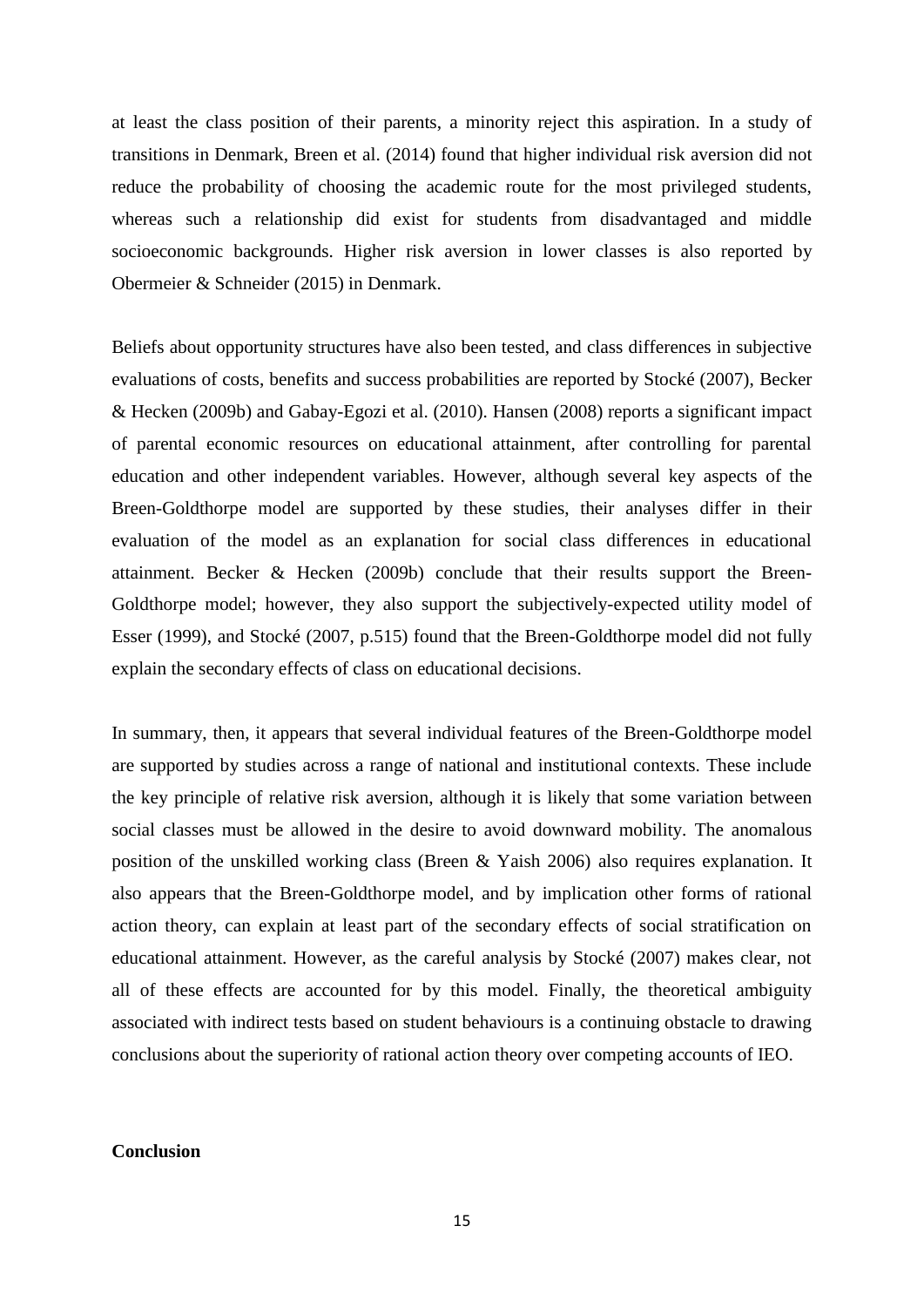The explanations of IEO which have hitherto been most influential in the sociology of education, notably Bourdieu's cultural reproduction, find it difficult to escape accusations of determinism, essentialising working-class deficiency, or both. Rational action theories, which place agency at the centre of their account and emphasise that class differences in behaviour arise from the socially situated nature of the decisions behind them, offer significant advantages in all phases of education and perhaps most particularly in the context of higher education. Not only does university entry lie at the end of a sequence of educational transition points, highlighting the cumulative impact of secondary effects; in addition, the estimation of costs and benefits in relation to family resources surely has critical weight at the transition to the various strata of higher education encountered in Western industrial nations.

As we have seen, rational action theory – particularly in the form given to it by Breen  $\&$ Goldthorpe (1997) and later Breen et al.  $(2014)$  – can successfully account for observed trends in IEO such as the relatively persistent inequality seen in numerous countries, the behaviour of IEO as participation by higher social classes approaches saturation, and the decline in IEO as economic inequality or the costs of education are reduced. It can also explain some features of *decreasing* gender inequality in education. However, rational action theories in general suffer from the serious problem of theoretical ambiguity: where they rely on macro-level behaviour for verification, it is impossible to exclude other explanations, and even when the individual motivations underlying behaviour are made empirically accessible, it can still be difficult to differentiate rational action explanations from other theories. Although an impressive body of evidence has been accumulated in favour of the Breen-Goldthorpe model in particular, it is by no means conclusive and more empirical research is needed.

These challenges are particularly important in view of certain criticisms made largely from within the Bourdieusian tradition. This critique accepts that the distinction between primary and secondary effects may be useful methodologically, in highlighting the fact that class differences in educational attainment remain after controlling for performance (Nash 2005, 2006). However, it disputes the proposition that primary and secondary effects arise from distinct processes, or that 'choice' can be conceptualised apart from the field relations of dominance and subordination that produce primary effects. Furthermore, separating primary effects from a unitary theory of schooling in class society allows a deficit account to re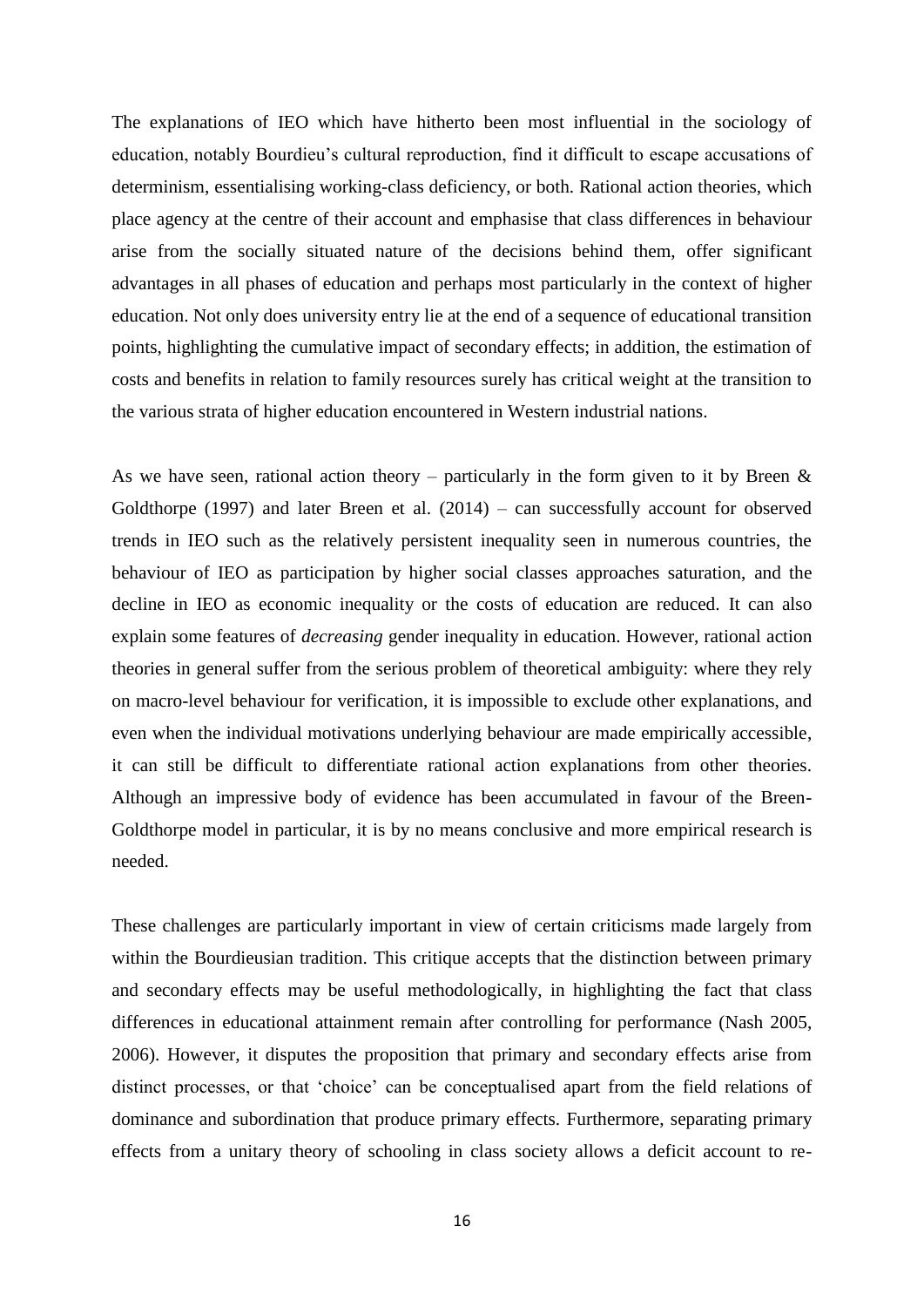emerge. To interpret the distinction between primary and secondary effects as anything more than an analytical device would therefore have little meaning, and perhaps be ill-considered.

Turning to the micro-processes of rational action theory, Hatcher (1998, p.20) argues that "real-life choices … cannot be reduced to utilitarian calculations of costs, benefits and probabilities". Drawing on studies which highlight diverse individual responses to educational opportunities, he sees rational action theories as applying a reductionist economic model of the individual and counterposing rational choice to culture rather than uniting them. This is, perhaps, to misrepresent rational action, which does not claim to be a model of social behaviour in its full complexity, but in its average effects: "We … assume that, *in their central tendencies*, these patterns of educational choice reflect action on the part of children and their parents that can be understood as rational" (Breen & Goldthorpe 1997, p.277, original emphasis). However, such disputes do not imply that cultural reproduction and rational action theory are necessarily incompatible. Hatcher (1998) points out that Bourdieu has acknowledged that rational action may supersede the operation of habitus in certain circumstances. More recently, Van de Werfhorst & Hostede (2007) have used both cultural capital and relative risk aversion to investigate educational choices, whilst Glaesser & Cooper (2013) argue that habitus and relative risk aversion can be complementary, with habitus providing boundaries for an essentially subjective rationality.

Rational action theory should, in any case, be judged in terms of explanatory power, and from this point of view, its potential for informing policy is considerable. The decomposition of IEO into primary and secondary effects indicates different kinds of policy intervention that would be relevant, and their possible impact on equality (Jackson 2013, p.5). For example, Neugebauer & Schindler (2012) find that neutralising secondary effects at the transition to upper secondary school would be the single most effective means to increase participation rates in tertiary education among working-class students. However, rational action theory warns that initiatives to raise working-class aspirations in pursuit of this aim need to be interpreted carefully in the light of objective barriers such as opportunity costs, together with positional competition from more advantaged families who can draw on greater resources to ensure that their children maximise their academic potential. Finally, it underlines the point that slogans such as choice and excellence come at a cost, providing further opportunities for higher social classes to consolidate their advantage.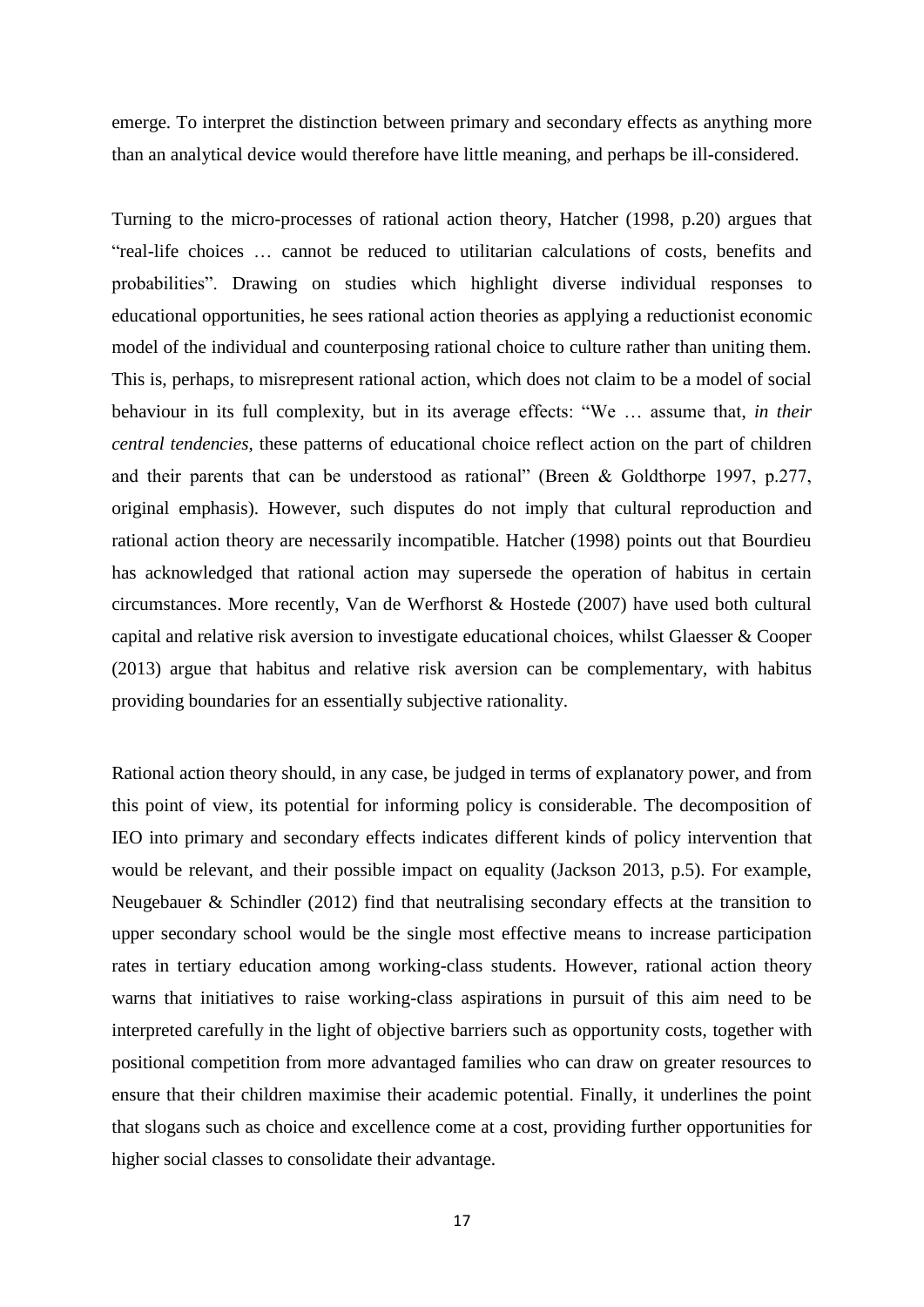## **References**

Becker, R. & Hecken, A. (2009a) Why are working-class children diverted from universities? An empirical assessment of the diversion thesis. *European Sociological Review*, 25(2), 233- 50.

Becker, R. & Hecken, A. (2009b) Higher education or vocational training? An empirical test of the rational action model of educational choices suggested by Breen and Goldthorpe and Esser. *Acta Sociologica*, 52(1), 25-45.

Blossfeld, P., Blossfeld, G. & Blossfeld, H-P. (2015) Educational expansion and inequalities in educational opportunity: long-term changes for East and West Germany. *European Sociological Review*, 31(2), 144-60.

Boalt, G. & Jansen, C-G. (1953) A selected bibliography of the literature on social stratification and social mobility in Sweden. *Current Sociology*, 2, 306-27.

Boliver, V. (2011) Expansion, differentiation and the persistence of social class inequalities in British higher education. *Higher Education, 61*, 229-242.

Boudon, R. (1974) *Education, Opportunity and Social Inequality: Changing prospects in Western society*. London: John Wiley.

Boudon, R. (1989) *The Analysis of Ideology*. Cambridge: Polity Press.

Breen, R. & Goldthorpe, J. (1997) Explaining educational differentials: towards a formal rational action theory. *Rationality and Society*, 9(3), 275-305.

Breen, R. & Jonsson, J. (2005) Inequality of opportunity in comparative perspective: recent research on educational attainment and mobility. *Annual Reviews of Sociology*, 31, 223-43.

Breen, R., Luijkx, R., Müller, W. & Pollak, R. (2009) Nonpersistent inequality in educational attainment: evidence from eight European countries. *American Journal of Sociology*, 114(5), 1475-1521.

Breen, R., Luijkx, R., Müller, W. & Pollak, R. (2010) Long-term trends in educational inequality in Europe: class inequalities and gender differences. *European Sociological Review*, 26(1), 31-48.

Breen, R., van de Werfhorst, H. & Jaeger, M. (2014) Deciding under doubt: a theory of risk aversion, time discounting preferences, and educational decision-making. *European Sociological Review*, 30(2), 258-70.

Burger, K. (2016) Intergenerational transmission of education in Europe: do more comprehensive education systems reduce social gradients in student achievement? *Research in Social Stratification and Mobility*, 44, 54-67.

Davies, R., Heinesen, E. & Holm, A. (2002) The relative risk aversion hypothesis of educational choice. *Journal of Population Economics*, 15, 683-713.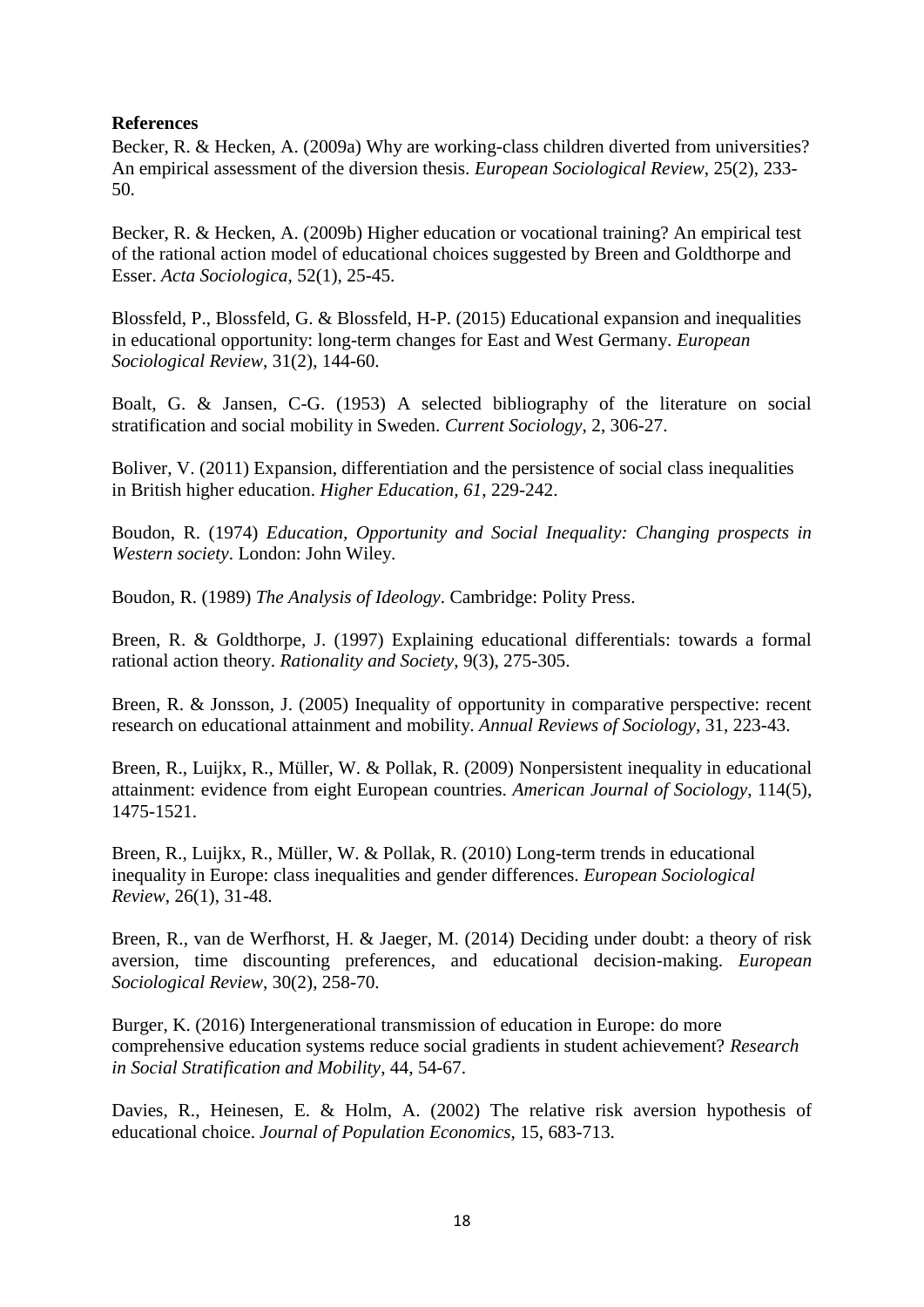Dollmann, J. (2015) Less choice, less inequality? A natural experiement on social and ethnic differences in educational decision-making. *European Sociological Review*, doi: 10.1093/esr/jcv082.

Erikson, R. & Jonsson, J. (eds.) (1996a) *Can Education be Equalised? The Swedish case in comparative perspective*. Boulder, Co: Westview Press.

Erikson, R. & Jonsson, J. (1996b) Explaining class inequality in education: the Swedish test case. In R. Erikson & J. Jonsson (eds.) *Can Education be Equalised? The Swedish case in comparative perspective*. Boulder, Co: Westview Press, 1-64.

Erikson, R. & Jonsson, J. (1996c) The Swedish context: Educational reform and long-term change in educational inequality. In R. Erikson & J. Jonsson (eds.) *Can Education be Equalised? The Swedish case in comparative perspective*. Boulder, Co: Westview Press, 65- 93.

Erikson, R., Goldthorpe, J., Jackson, M., Yaish, M., & Cox, D. (2005) On class differentials in educational attainment. *Proceedings of the National Academy of Sciences of the United States of America*, *102*(27), 9730-9733.

Esser, H. (1999) *Soziologie. Spezielle Grundlagan. Band 1: Situationslogik und Handeln*. Frankfurt am Main: Campus.

Gabay-Egozi, L., Shavit, S. & Yaish, M. (2010) Curricular choice: a test of a rational choice model of education. *European Sociological Review*, 26(4), 447-63.

Girard, A. & Bastide, H. (1963) La stratification sociale et la démocratisation de l'enseignement. *Population*, 18, 435-72.

Glaesser, J. & Cooper, B. (2013) Using rational action theory and Bourdieu's habitus theory together to account for educational decision-making in England and Germany. *Sociology*, 48(3), 463-81.

Goldthorpe, J. (1996) Class analysis and the reorientation of class theory: the case of persisting differentials in educational attainment. *British Journal of Sociology*, 47(3), 481- 505.

Goldthorpe, J. (1998) Rational action theory for sociology. *British Journal of Sociology*, 49(2), 167-92.

Haim, E. & Shavit, Y. (2013) Expansion and inequality of educational opportunity: a comparative study. *Research in Social Stratification and Mobility*, 31, 22-31.

Halsey, A.H., Heath, A.F. & Ridge, J.M. (1980) *Origins and Destinations: Family, class and education in modern Britain*. Oxford: Clarendon Press.

Hansen, M. (2008) Rational action theory and educational attainment: changes in the impact of economic resources. *European Sociological Review*, 24(1), 1-17.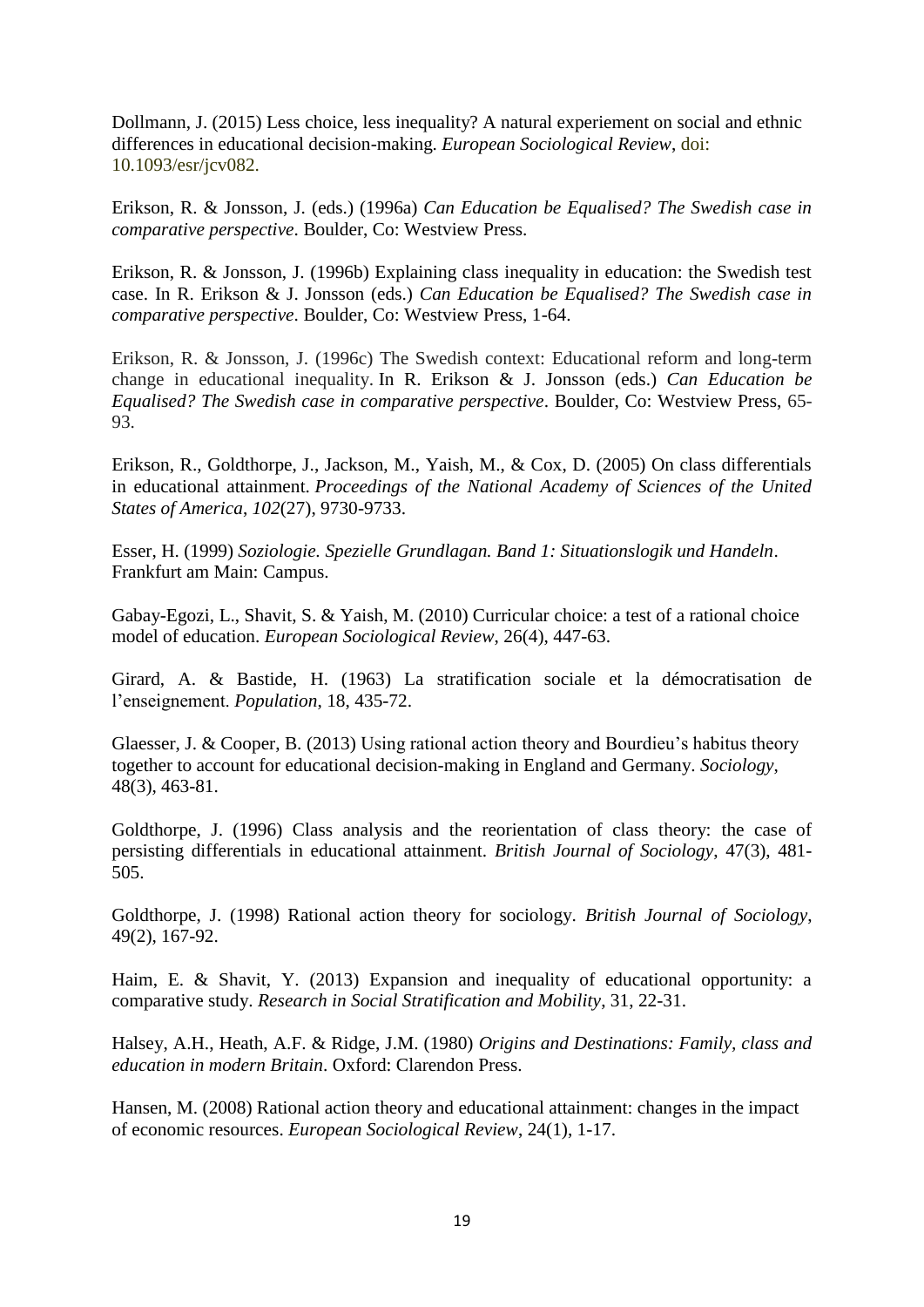Hatcher, R. (1998) Class differentiation in education: rational choices? *British Journal of Sociology of Education*, 19(1), 5-24.

Hauser, T. (1976) On Boudon's model of social mobility. *American Journal of Sociology*, 81(4), 911-28.

Holm, A. & Jaeger, M. (2005) Relative risk aversion and social reproduction in intergenerational educational attainment: application of a dynamic discrete choice model. Paper presented at the RC28 Conference *Inequality and Mobility in Family, School, and Work*, August 18-21, University of California, Los Angeles.

Ianelli, C. (2007) Inequalities in entry to higher education: a comparison over time between Scotland and England and Wales. *Higher Education Quarterly*, 61(3), 306-33.

Ianelli, C., Smyth, E. & Klein, M. (2015) Curriculum differentiation and social inequality in higher education entry in Scotland and Ireland. *British Educational Research Journal*, doi: 10.1002/berj.3217.

Jackson, M. (ed) (2013) *Determined to Succeed? Performance versus choice in educational attainment*. Stanford, CA: Stanford University Press.

Jackson, M., Erikson, R., Goldthorpe, J., & Yaish, M. (2007) Primary and secondary effects in class differentials in educational attainment: the transition to A-level courses in England and Wales. *Acta Sociologica*, *50*(3), 211-229.

Jackson, M. & Jonsson, J. (2013) Why does inequality of educational opportunity vary across countries? Primary and secondary effects in comparative perspective. In M. Jackson (ed) *Determined to Succeed? Performance versus choice in educational attainment*. Stanford, CA: Stanford University Press, 306-337.

Jaeger, M. (2007) Economic and social returns to educational choices: extending the utility function. *Rationality and Society*, 19(4), 451-83.

Jaeger, M. & Holm, A. (2012) Conformists or rebels? Relative risk aversion, educational decisions and social class reproduction. *Rationality and Society*, 24(2), 221-53.

Keller, S. & Zavalloni, M. (1964) Ambition and social class: a respecification. *Social Forces*, *43*(1), 58-70.

Kroneberg, C. & Kalter, F. (2012) Rational choice theory and empirical research: methodological and theoretical contributions from Europe. *Annual Reviews of Sociology*, 38, 73-92.

Lucas, S. (2001) Effectively maintained inequality: education transitions, track mobility, and social background effects. *American Journal of Sociology*, 106(6), 1642-90.

Lucas, S. (2009) Stratification theory, socioeconomic background, and educational attainment: a formal analysis. *Rationality and Society*, 21(4), 459-511.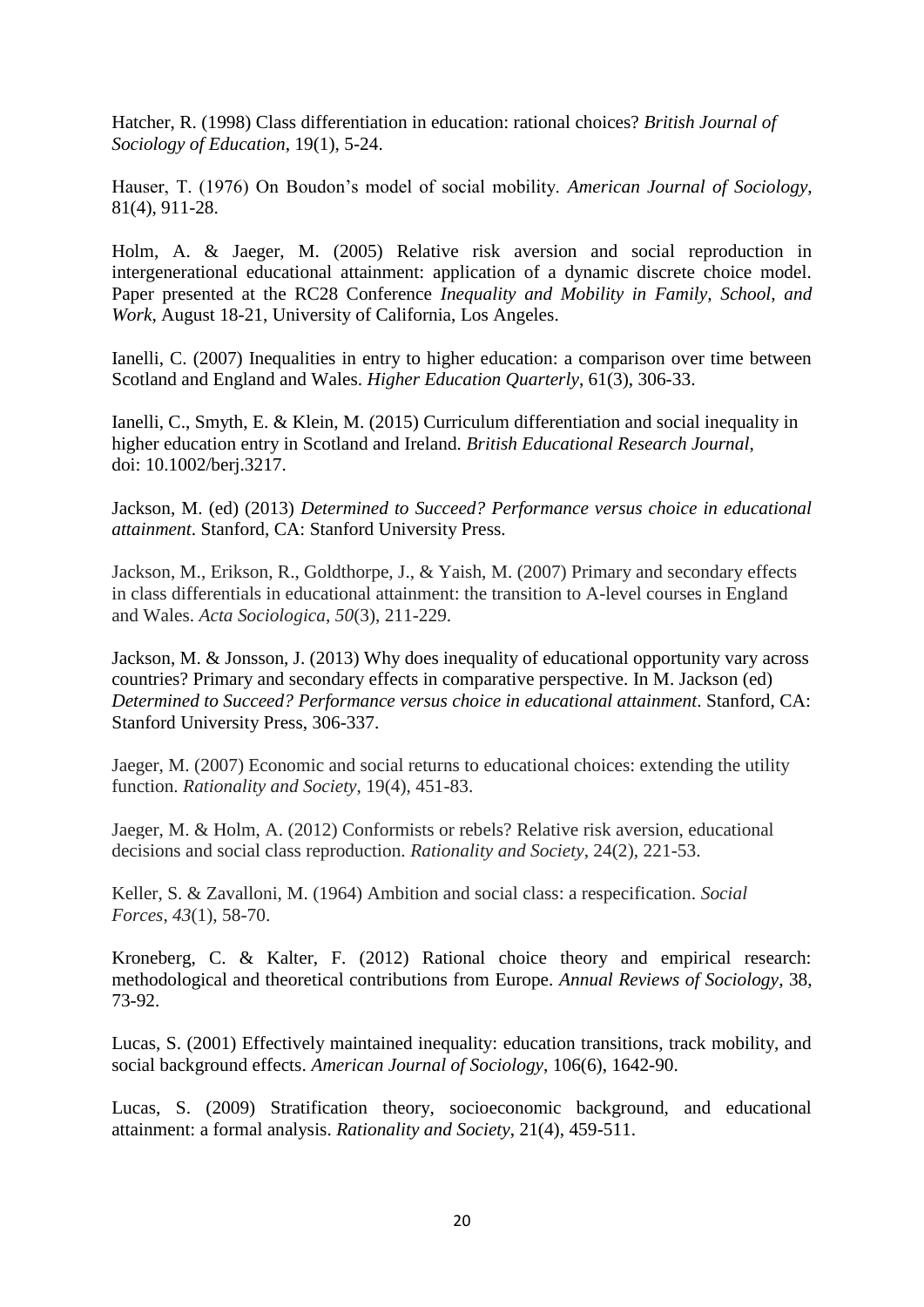Mare, R. (1980) Social background and school continuation decisions. *Journal of the American Statistical Association*, 75(370), 295-305.

Mare, R. (1981) Change and stability in educational stratification. *American Sociological Review*, 46, 72-97.

Morgan, S. (2012) Models of college entry in the United States and the challenges of estimating primary and secondary effects. *Sociological Methods & Research*, 41(1), 17-56.

Müller, W. (1996) Class inequalities in educational outcomes: Sweden in comparative perspective. In R. Erikson & J. Jonsson (eds) *Can Education be Equalised? The Swedish case in comparative perspective*. Boulder, Co: Westview Press, 145-182.

Nash, R. (2005) Boudon, realism and the cognitive habitus: why an explanation of inequality/difference cannot be limited to a model of secondary effects. *Interchange*, 36(3), 275-93.

Nash, R. (2006) Controlling for 'ability': a conceptual and empirical study of primary and secondary effects. *British Journal of Sociology of Education*, 27(2), 157-72.

Neugebauer, M. & Schindler, S. (2012) Early transitions and tertiary enrolment: the cumulative impact of primary and secondary effects on entering university in Germany. *Acta Sociologica*, 55(1), 19-36.

Obermeier, V. & Schneider, T. (2015) Educational choice and risk preferences: how important is relative vs. individual risk preference? *Journal for Educational Research Online*, 7(2), 99-128.

OECD (2014) *Education at a Glance 2014: OECD Indicators*. OECD Publishing. Available online at<http://dx.doi.org/10.1787/eag-2014-en> .

OECD (2015) *Education at a Glance 2015: OECD Indicators*. OECD Publishing. Available online at<http://dx.doi.org/10.1787/eag-2015-en> .

Pfeffer, F. (2008) Persistent inequality in educational attainment and its institutional context. *European Sociological Review*, 24(5), 543-65.

Raftery, A. & Hout, M. (1993) Maximally maintained inequality: expansion, reform and opportunity in Irish education, 1921-75. *Sociology of Education*, 66, 41-62.

Reimer, D. & Pollack, R. (2010) Educational expansion and its consequences for vertical and horizontal inequalities in access to higher education in West Germany. *European Sociological Review*, 26(4), 415-30.

Schindler, S. & Lörz, M. (2012) Mechanisms of social inequality development: primary and secondary effects in the transition to tertiary education between 1976 and 2005. *European Sociological Review*, 28(5), 647-60.

Shavit, Y., & Blossfeld, H. P. (1993) *Persistent Inequality: Changing educational attainment in thirteen countries.* Boulder, CO: Westview Press.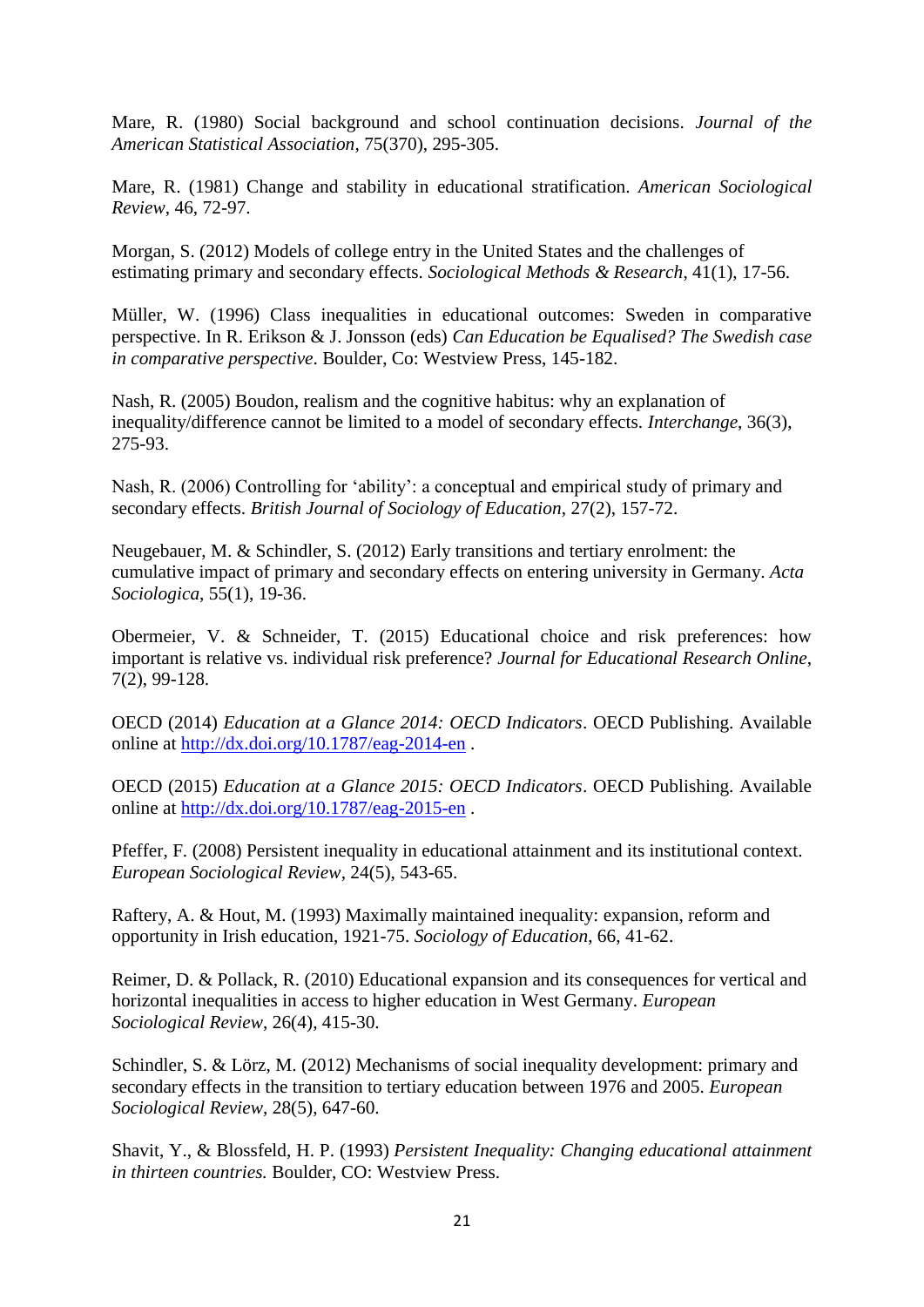Thomsen, J. (2015) Maintaining inequality effectively? Access to higher education programmes in a universalist welfare state in periods of educational expansion 1984-2010. *European Sociological Review*, 31(6), 683-96.

Van de Werfhorst, H. & Hofstede, S. (2007) Cultural capital or relative risk aversion? Two mechanisms for educational inequality compared. *British Journal of Sociology*, 58(3), 391- 415.

Van de Werfhorst, H. & Mijs, J. (2010) Achievement inequality and the institutional structure of educational systems: a comparative perspective. *Annual Reviews of Sociology*, 36, 407-28.